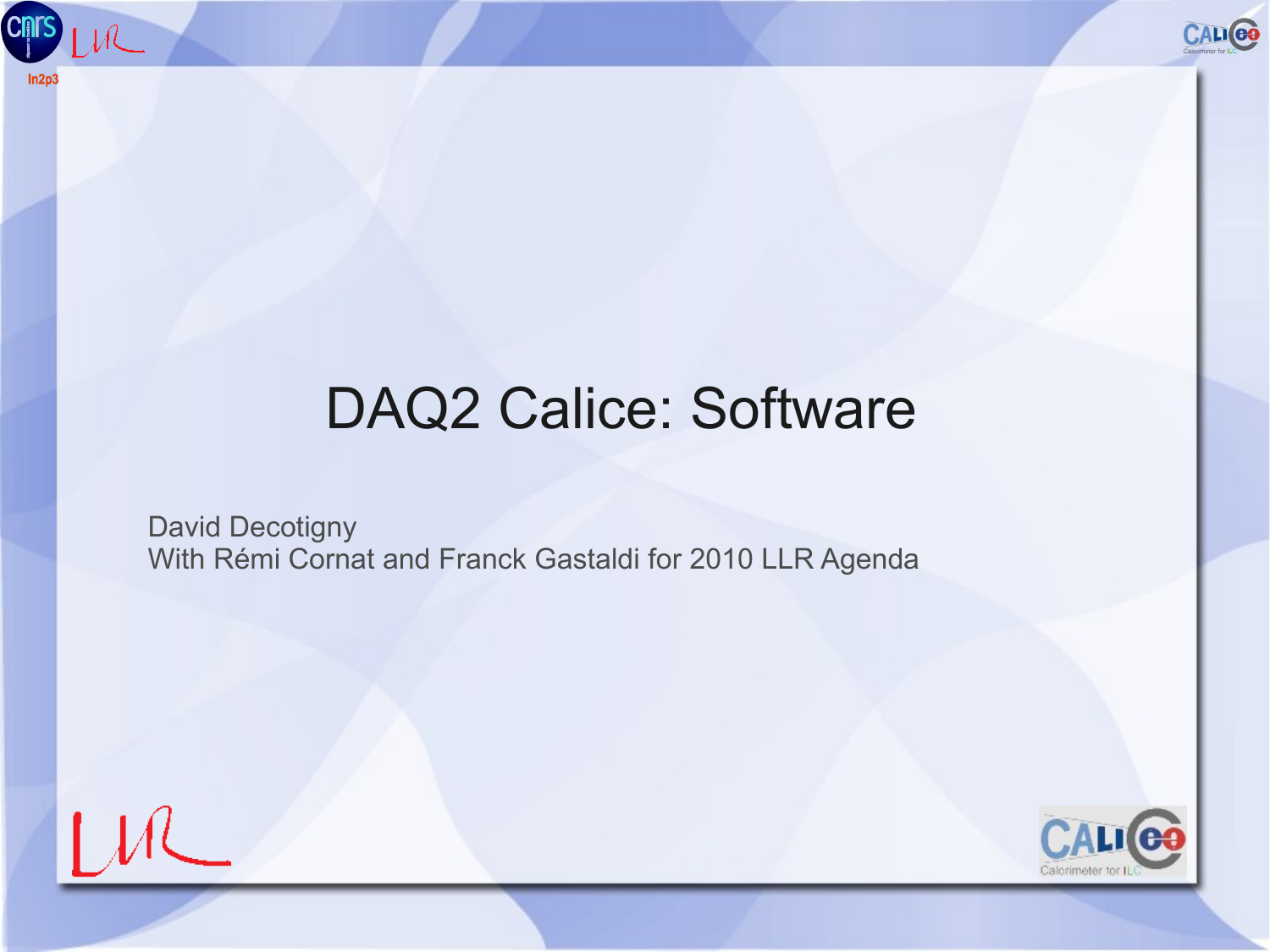

#### **Outline**

- Software status
- Hardware and Software agenda @LLR
- A few open questions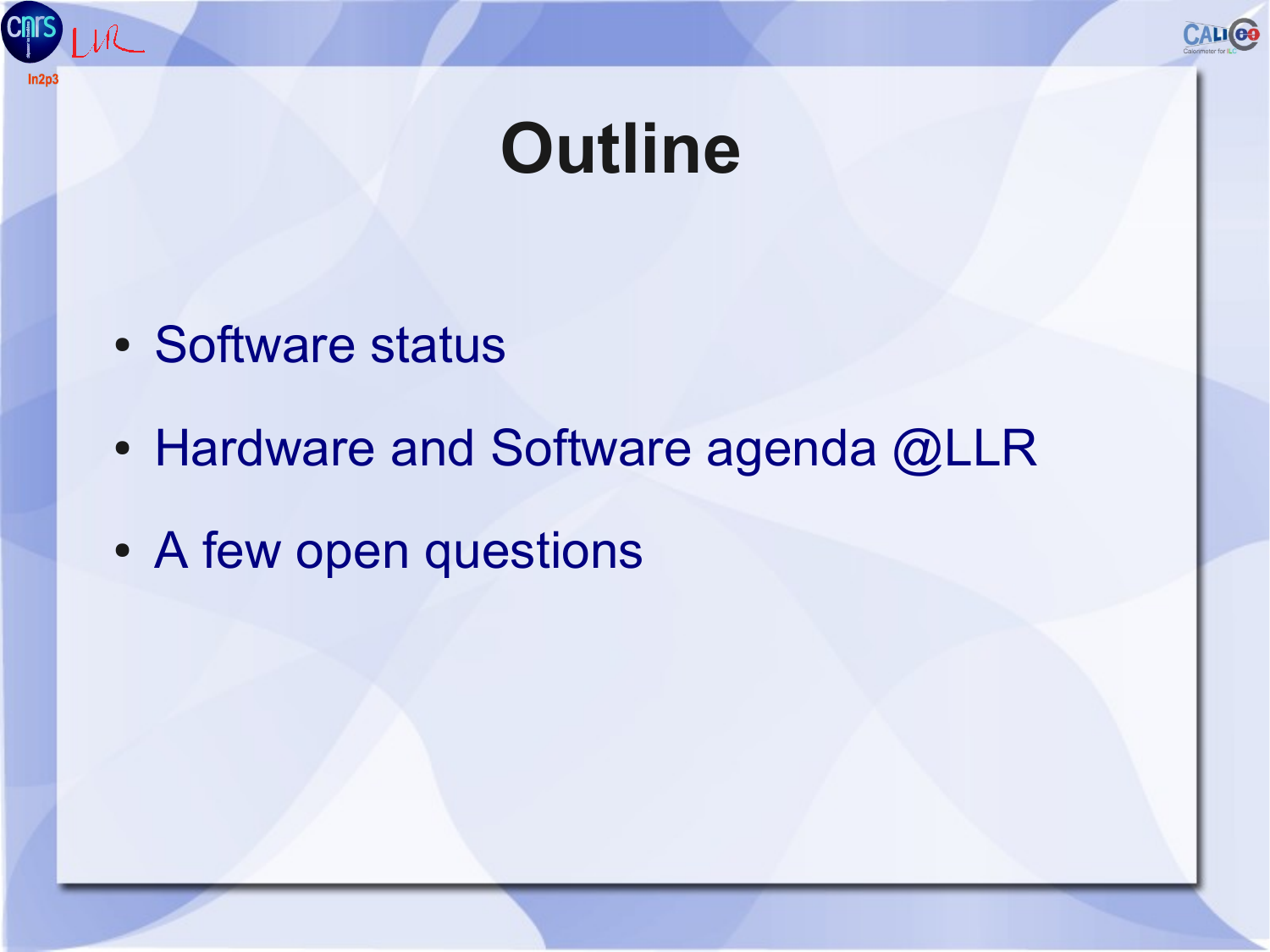

## **"DAQ2" Calice: System Overview**



#### A network-oriented setup: a tree of data concentrator cards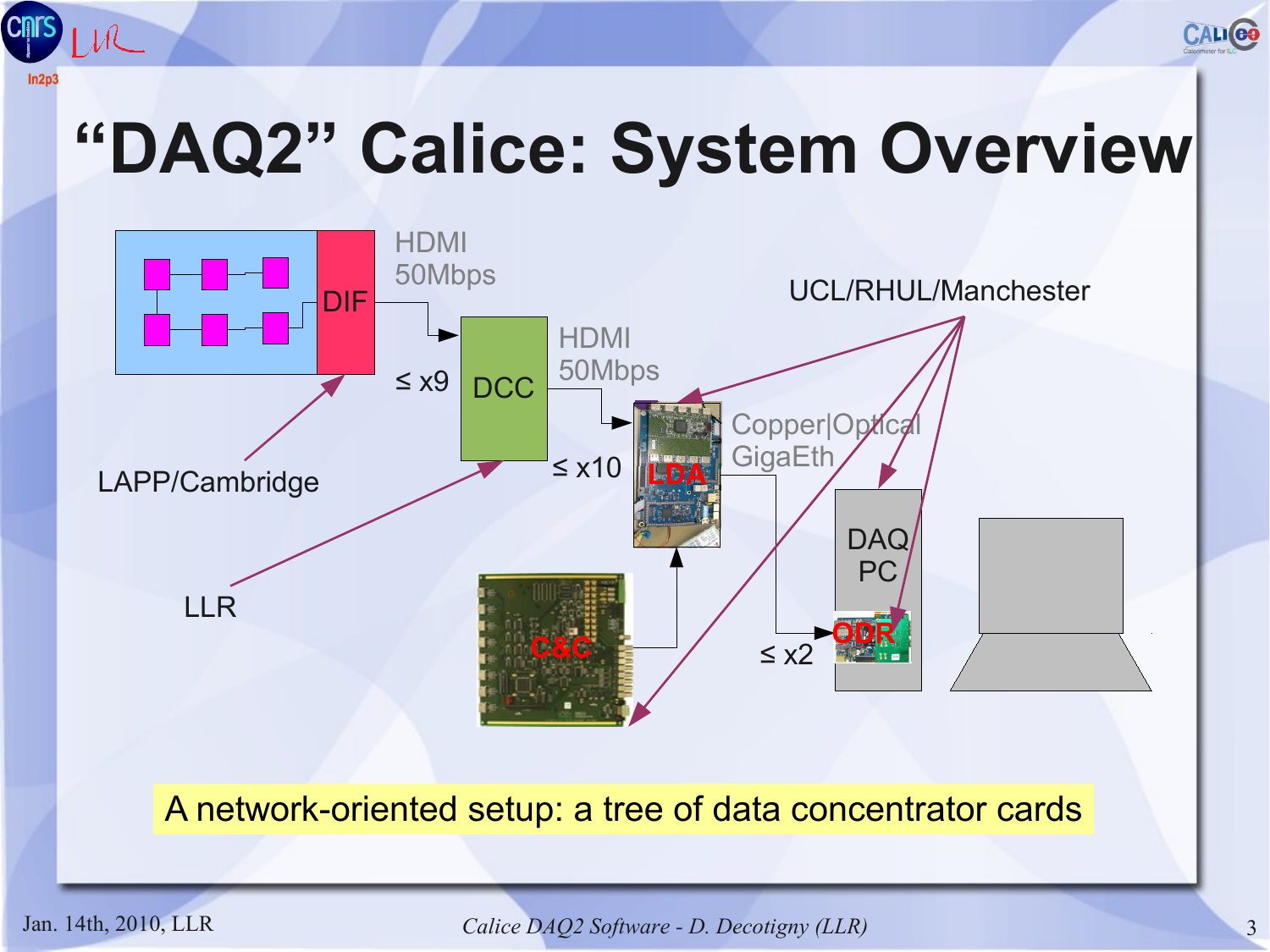

## **Software status Hardware/Software interfaces**

- ODR kernel driver by A. Misiejuk (Manchester)
	- Able to store data packets to disk
- CCC interface (DOOCS + Agnostic)
	- Register accesses
- LDA interface (Agnostic)
	- Register accesses through ethernet
- DCC interface
	- Tests through USB
- DIF interface
	- Tests through USB
- Integrated DAQ Software (DOOCS, V. Bartsch)
	- GUIs to control the ODR + CCC
	- FSM to control the device servers
	- DB framework to retrieve configs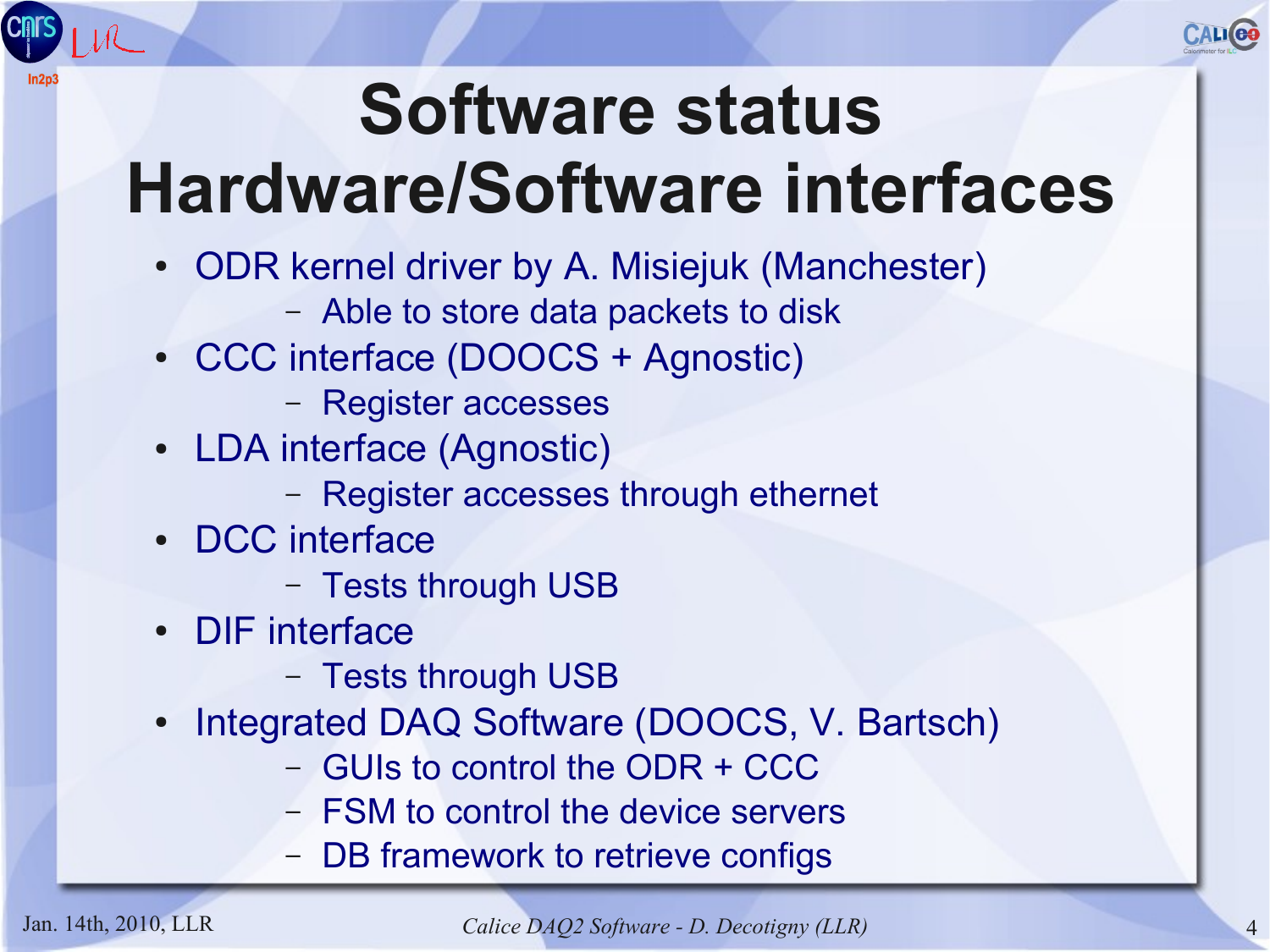

Jan. 14th, 2010, LLR *Calice DAQ2 Software - D. Decotigny (LLR)* 5

xmlrpc:http://localhost:8123

xmlrpc:http://localhost:8123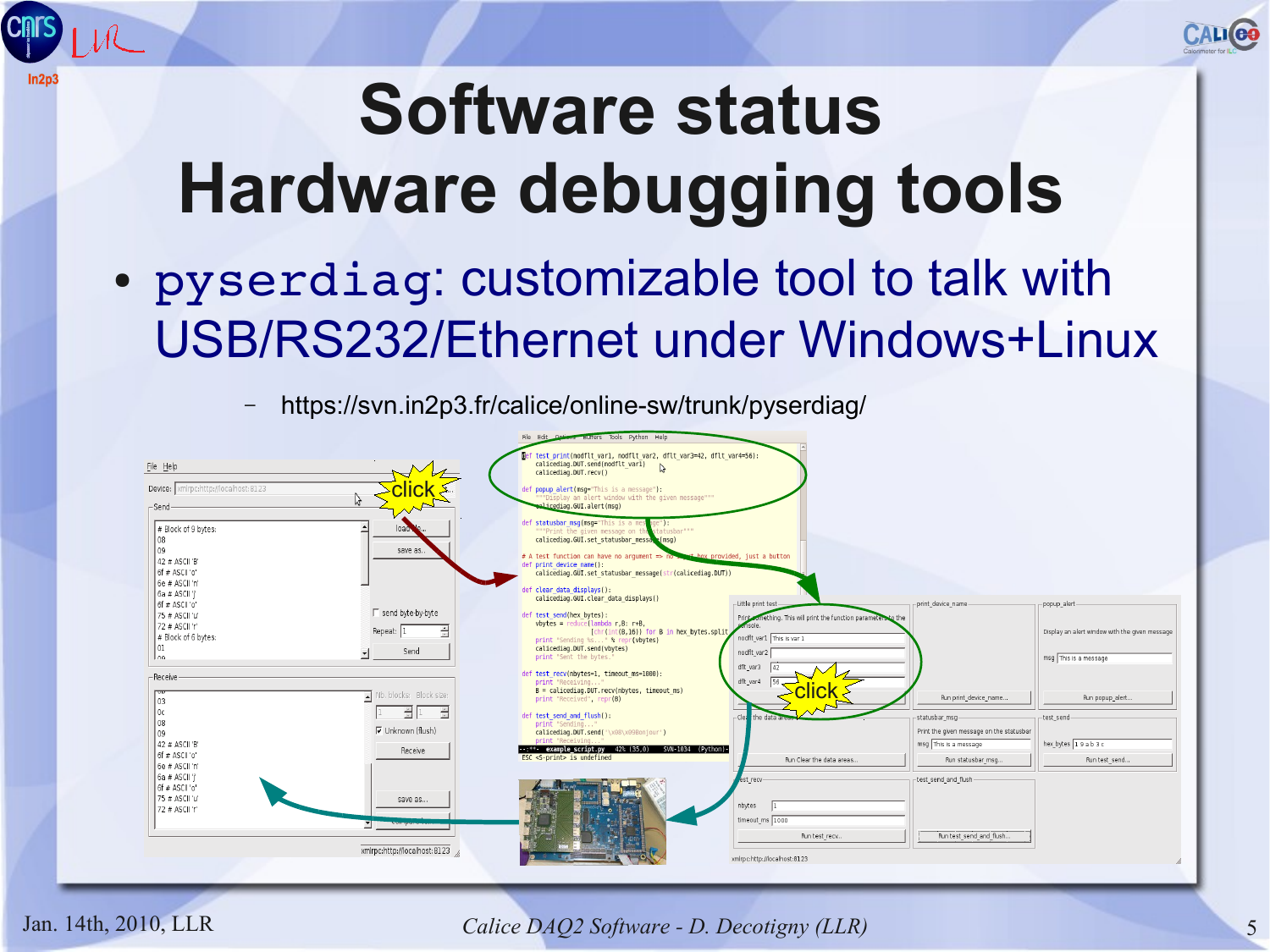

1 ROC

"f" frames

#### **Software status Other software**

- Readout reassembly simulation
	- Uses SystemC + low-level routines



 $ln2r$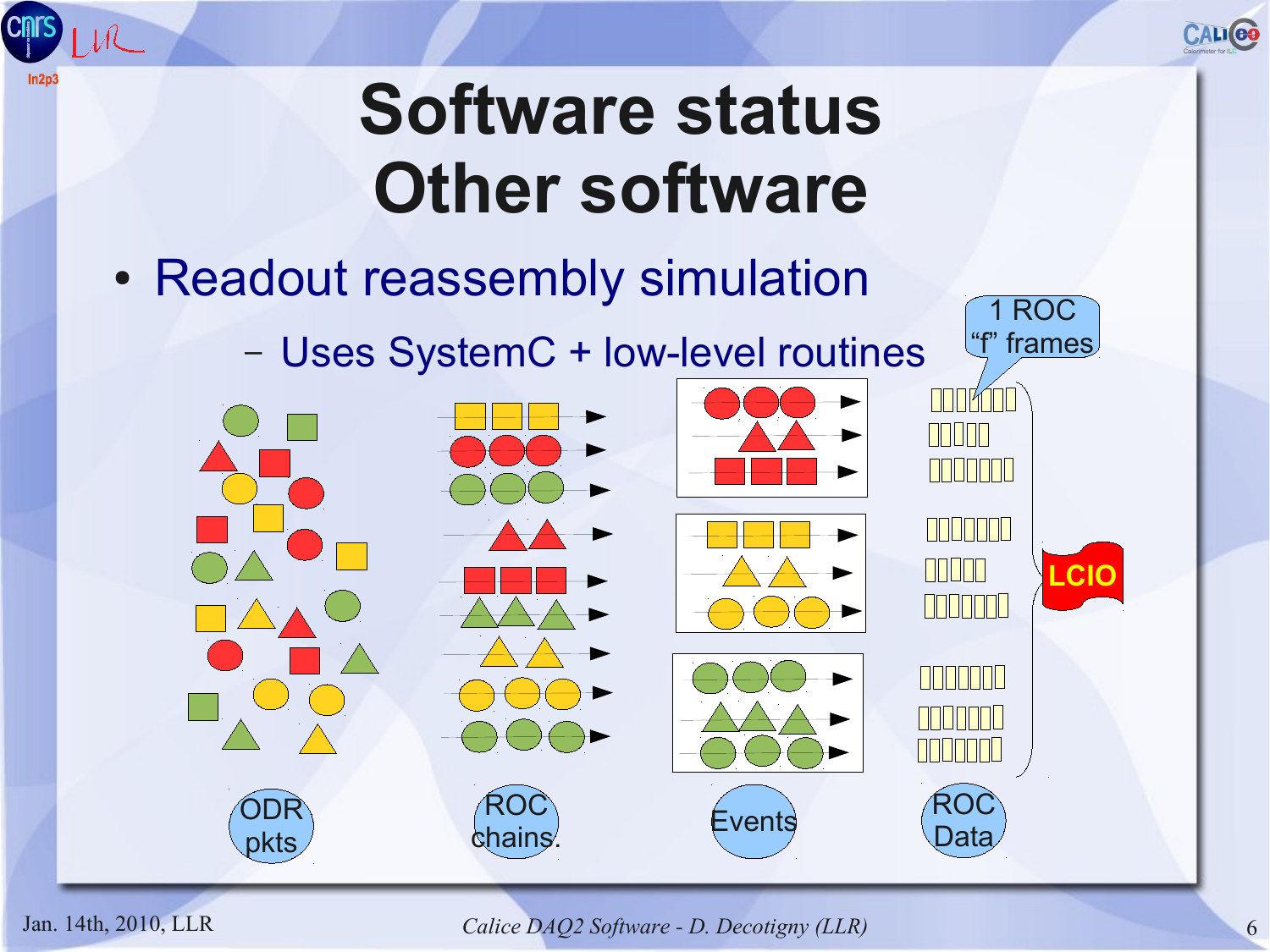

## **2010 Hardware/Software agenda @LLR**

- March'10:
	- HW: DIF working with a DCC board
		- Serial link tested and validated
		- Part of specifications of the HDMI side implemented
		- USB I/O of the DCC
	- SW: Reassembly algo
		- Evaluation & optimization of reassembly algo with real PC hardware & network links from simulated Data
		- Support for HW developments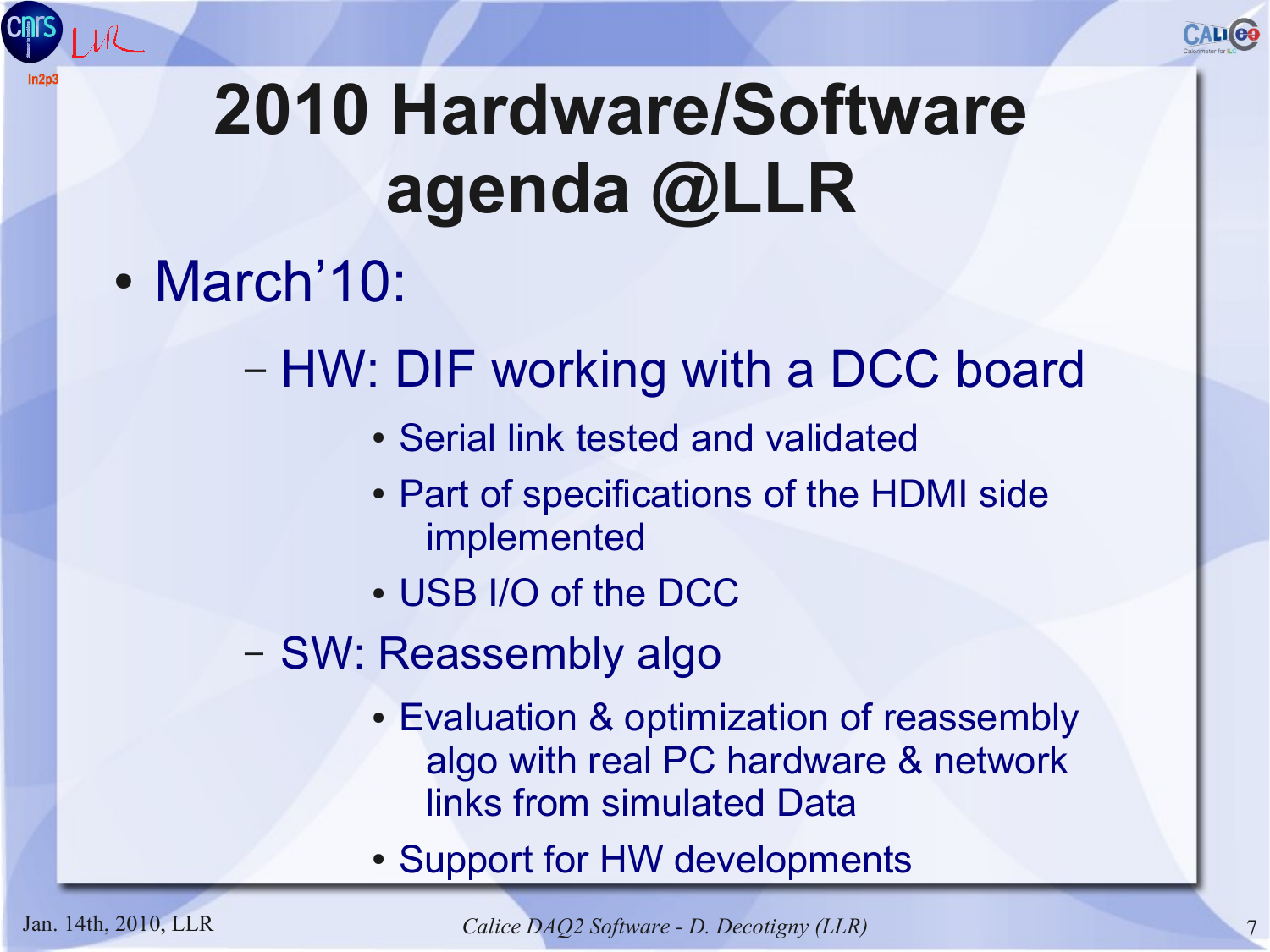

#### **2010 Hardware/Software agenda @LLR**

- June '10:
	- HW: DIF working with a DCC + LDA
		- (almost) full specifications implemented
		- Including ROC chips functions (from Guillaume/Mathias)
		- Ethernet I/O of the LDA
	- SW: LDA+DCC+DIF support
		- Start of SW layer for DAQ2 with LDA and Guillaume's firmware, interaction with C. Combaret & L. Mirabito (Xdaq)
		- Device Servers for Tango and/or DOOCS
		- Ongoing support for HW developments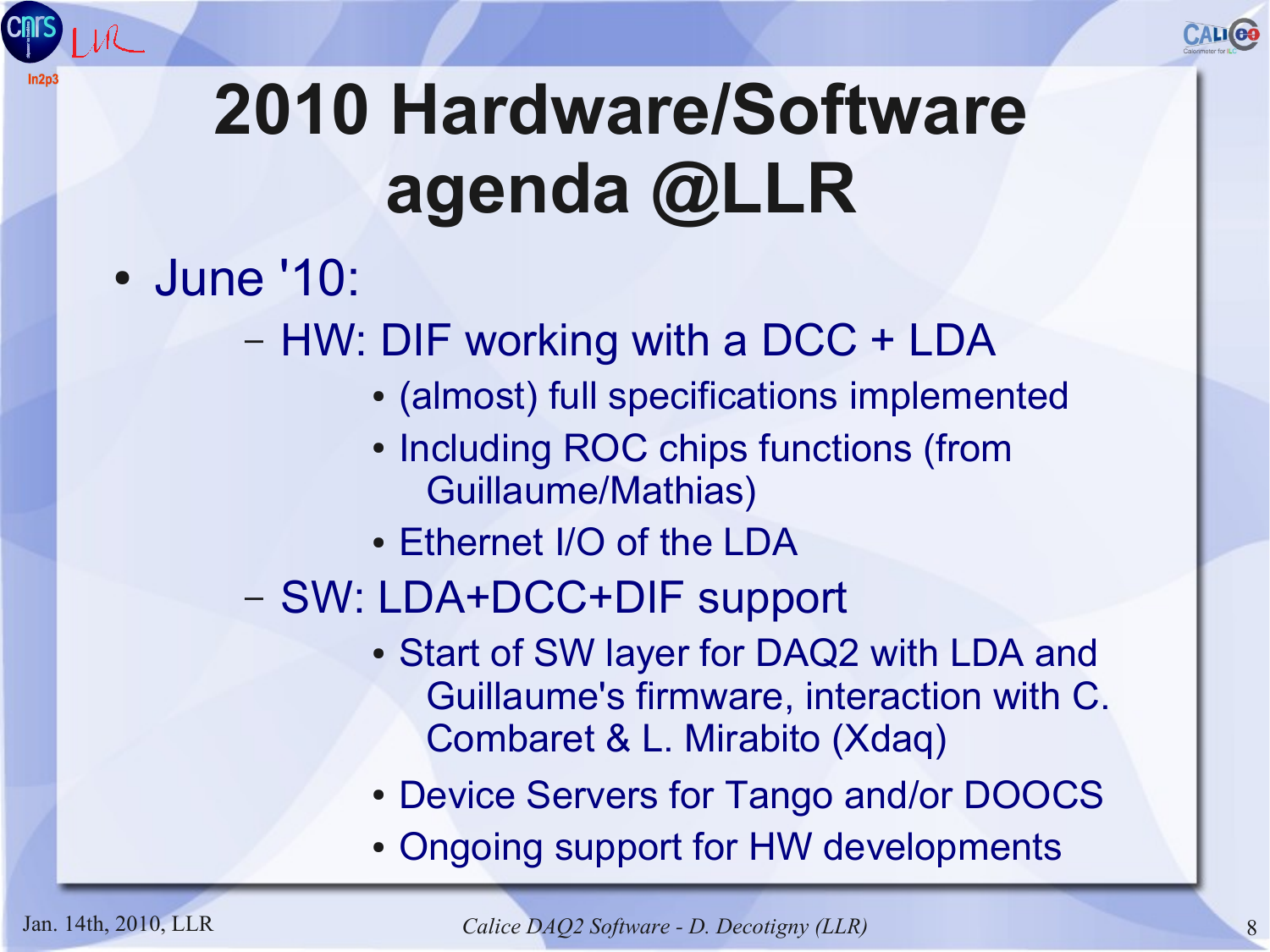

#### **2010 Hardware/Software agenda @LLR**

- September '10: DAQ2 SW+HW converge
	- HW: more than 1 DIF working with a DCC + LDA
	- SW: DAQ2 support for DHCAL testbeam
		- With C.Combaret/L.Mirabito: Integration of the DAQ2 Software for m<sup>2</sup> DHCAL
		- Generic DAQ: Integration with ILC Soft?
- Later on:
	- Validate integration of HW/SW in testbeams
	- Integration with machine infos/beam infos
	- Integration with other subdetectors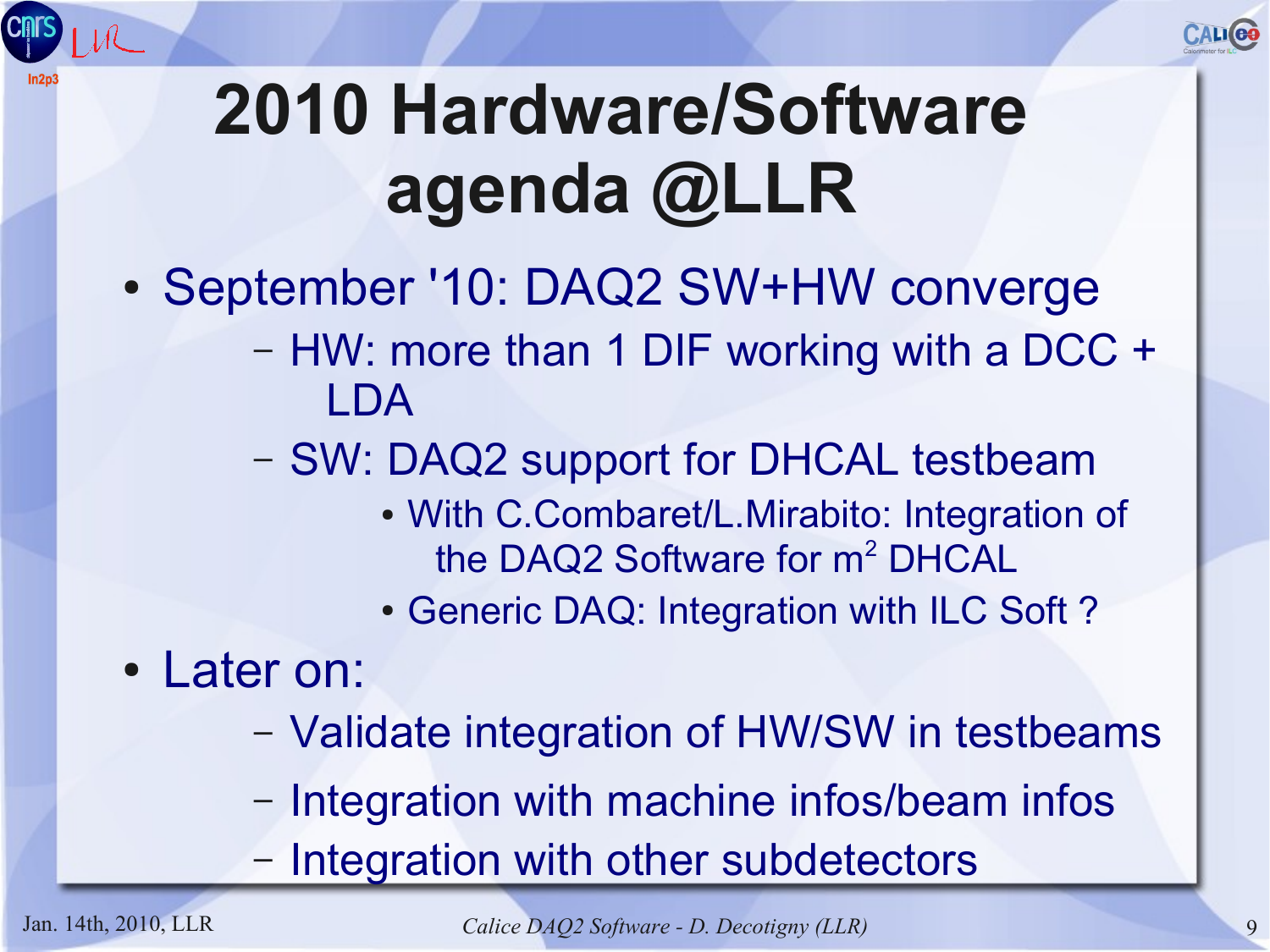

#### **Open questions**

• Common data pipeline across subdetectors ?

> – Common scheme (load balancing to several servers, how ?) and data format ?

• Common configuration database?

– Common way to configure devices (same FSM ?) ?

• Common way to identify coming from the same event across subdetectors ?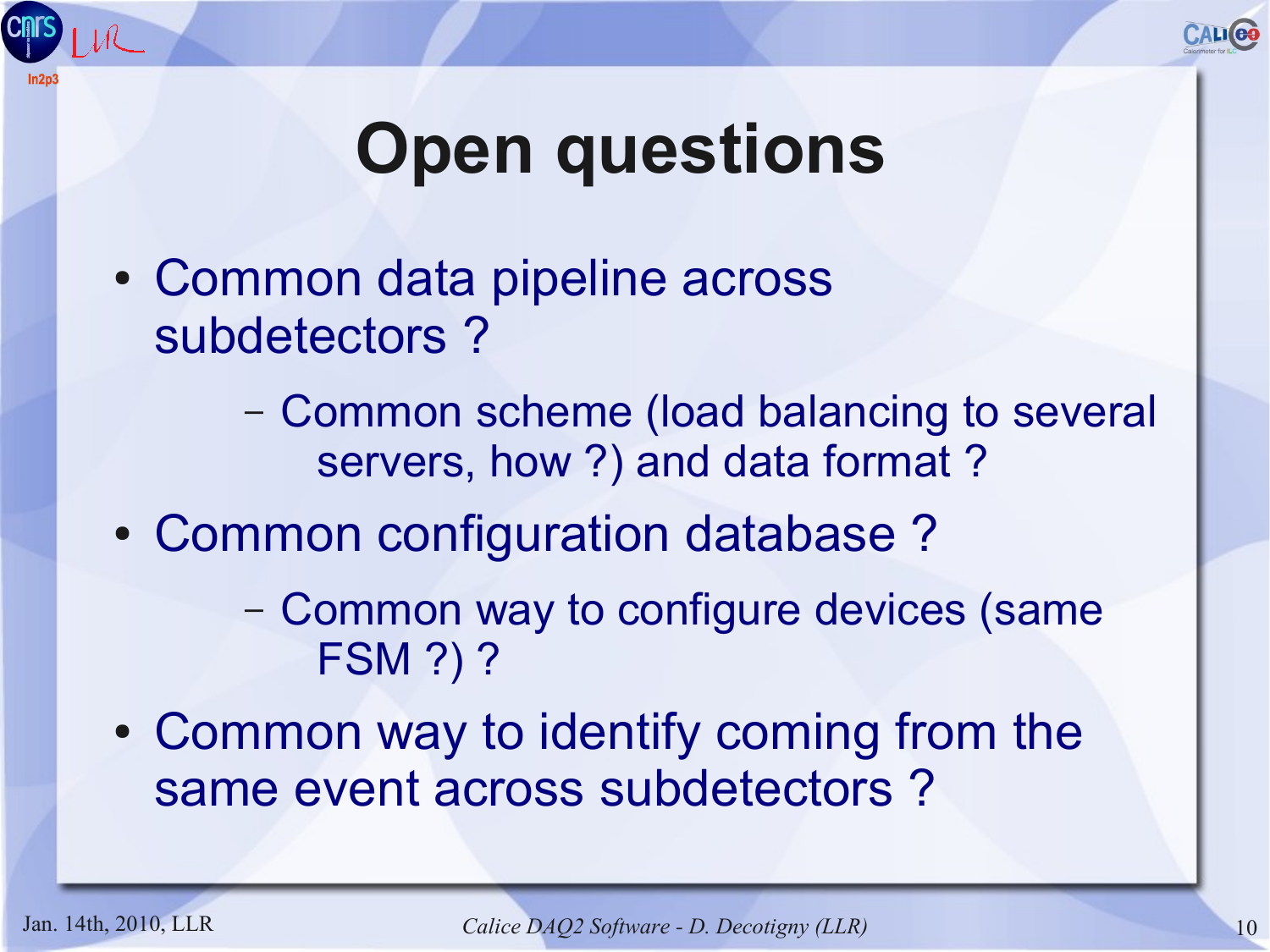



#### Backup slides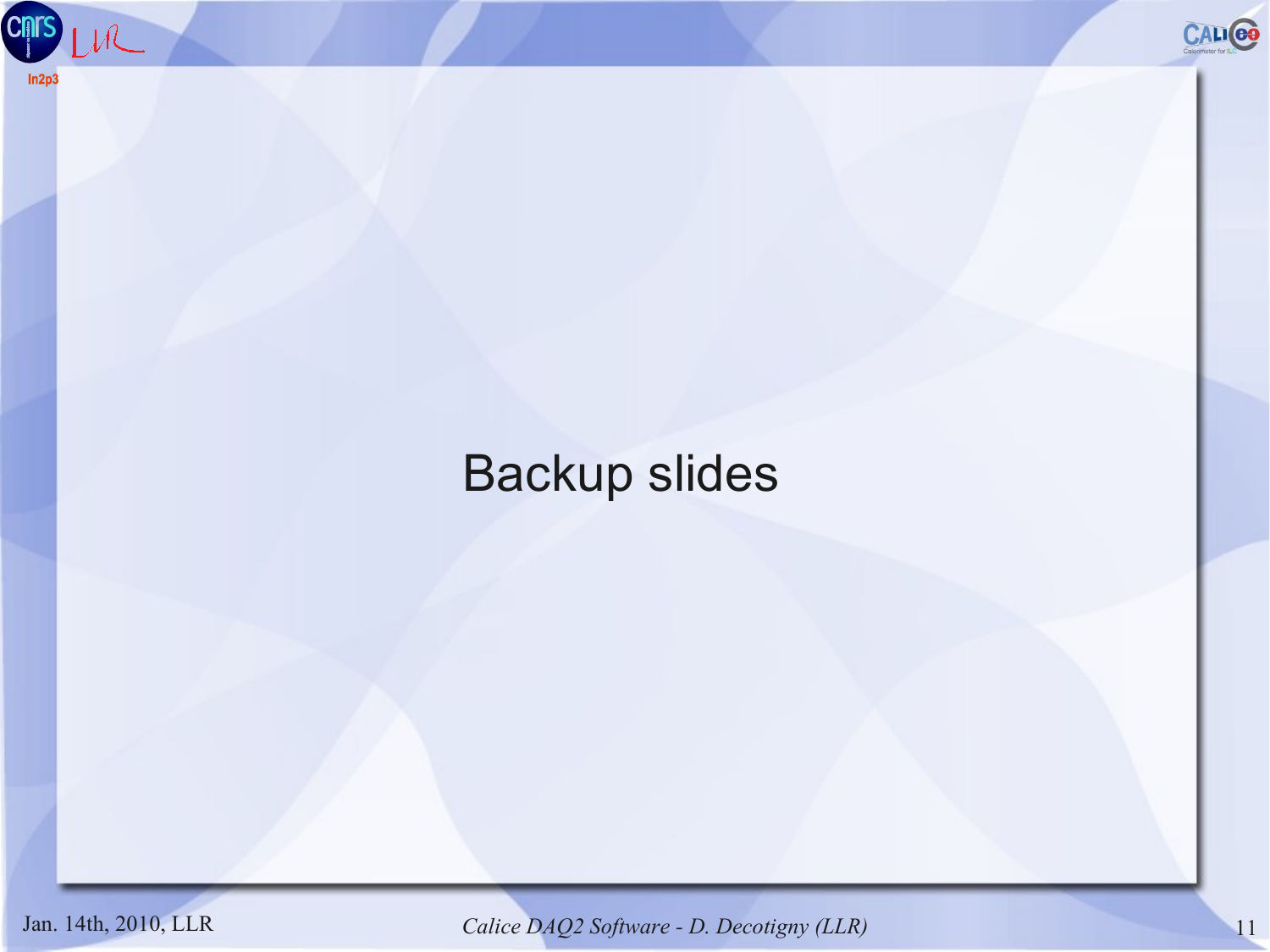

#### **DAQ2 SW architecture**

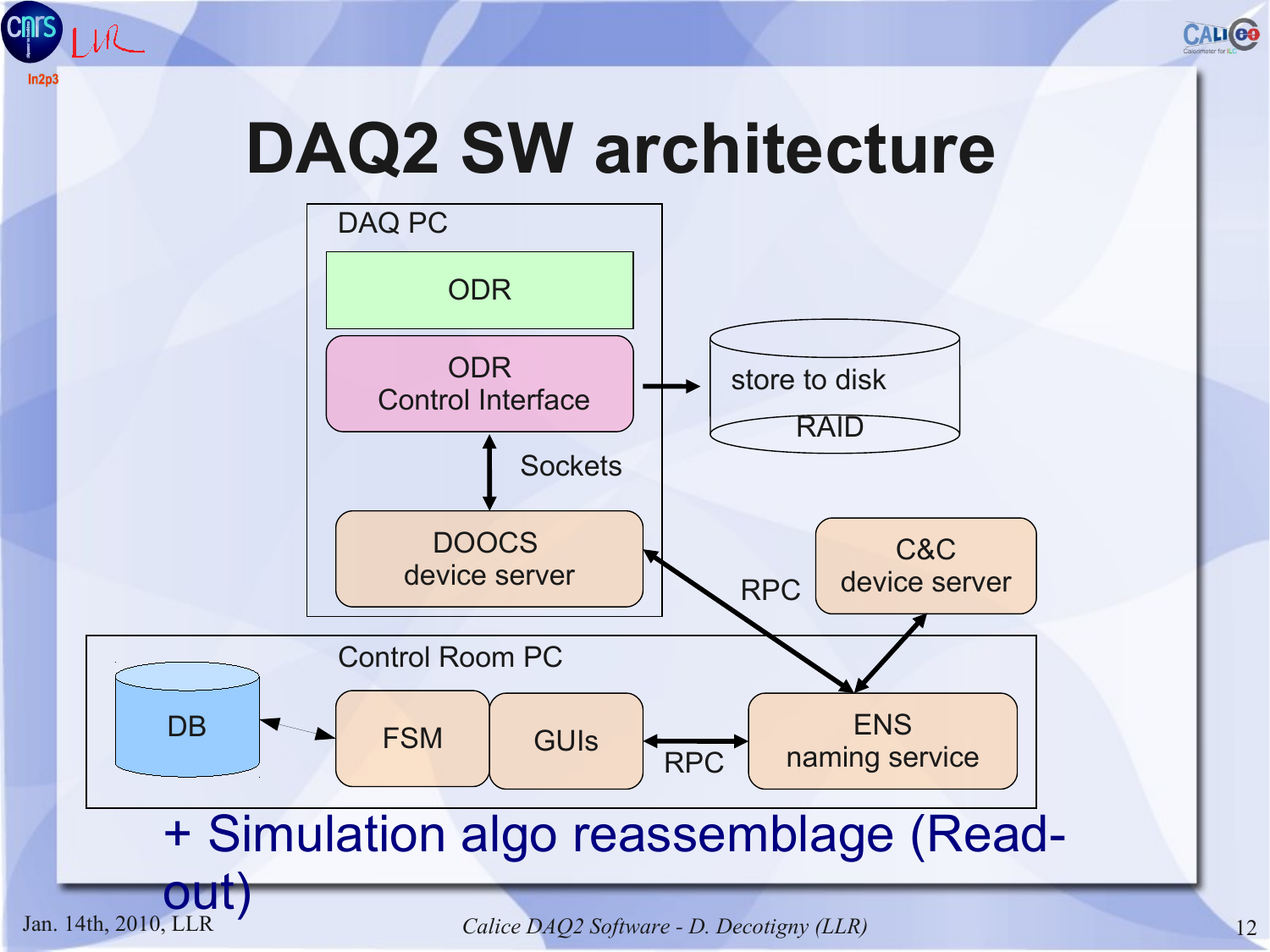## **DAQ2 : Perspectives et besoins**

- Début 2010 :
	- Integration/debug de la DAQ anglaise + DCC
		- Programmation des DIFs, DCC
	- Mesurer les performances de l'algo de réassemblage
- Mi-2010 et suite :
	- Soft DAQ réutilisable
		- Xdaq ou Tango pour slow-control
		- EUDAQ pour read-out/stockage/integration avec autres DAQ
	- Intégration dans une DAQ commune (HW+SW) :
		- Intégration avec ILCSoft
		- Gestion trigger unique :  $TLU + C&C$
		- Récupération caractéristiques faisceau : "BIF" ?
		- Récupération caractéristiques machine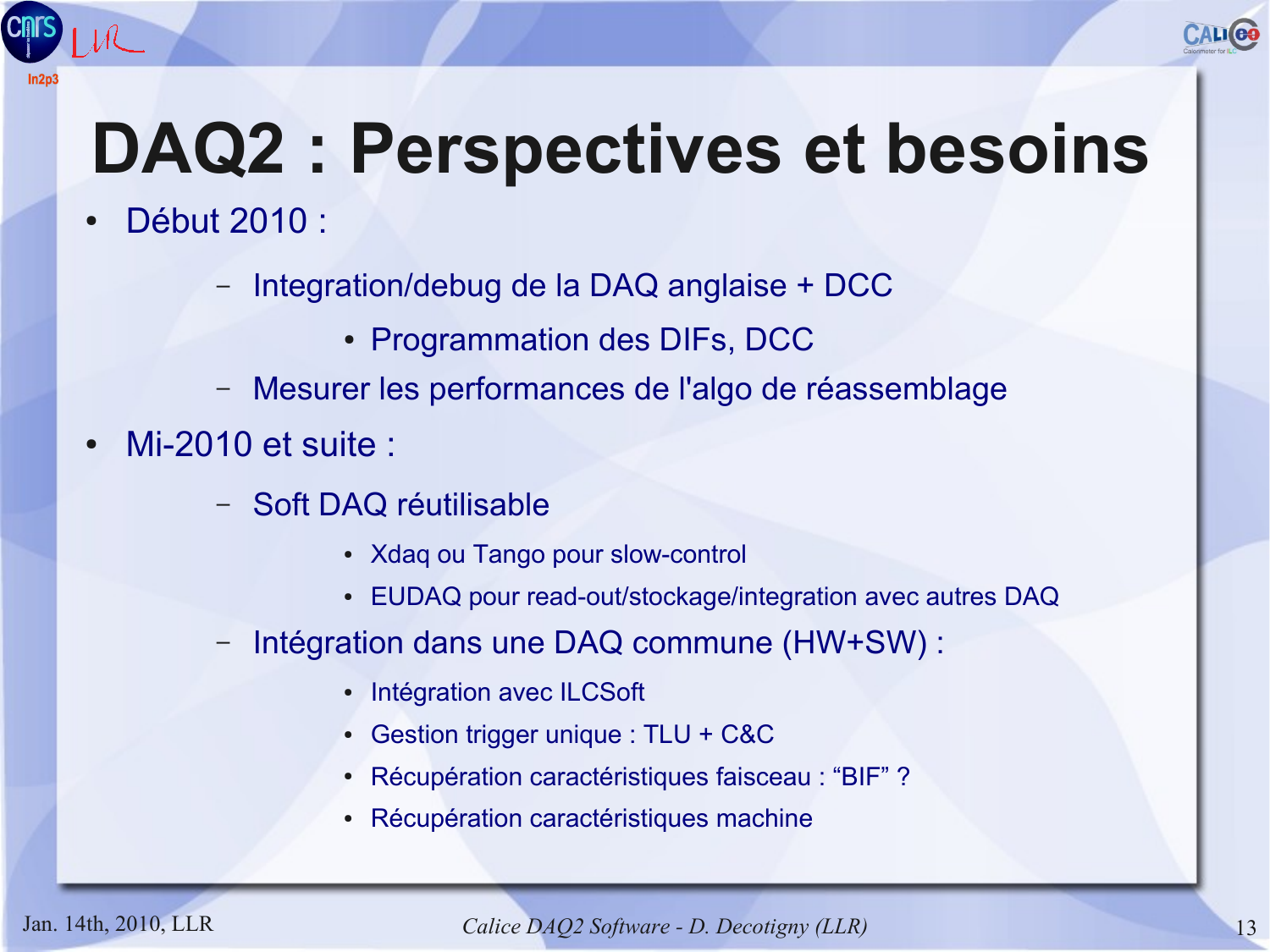

#### **DAQ2 : Perspectives et besoins**

- mi-2010
	- Installation d'un banc DAQ2 à l'IPNL et/ou au LAPP pour test/debugging (mat donné par UK)
- $\cdot$  Q3 2010

– test en faisceau avec plusieurs plans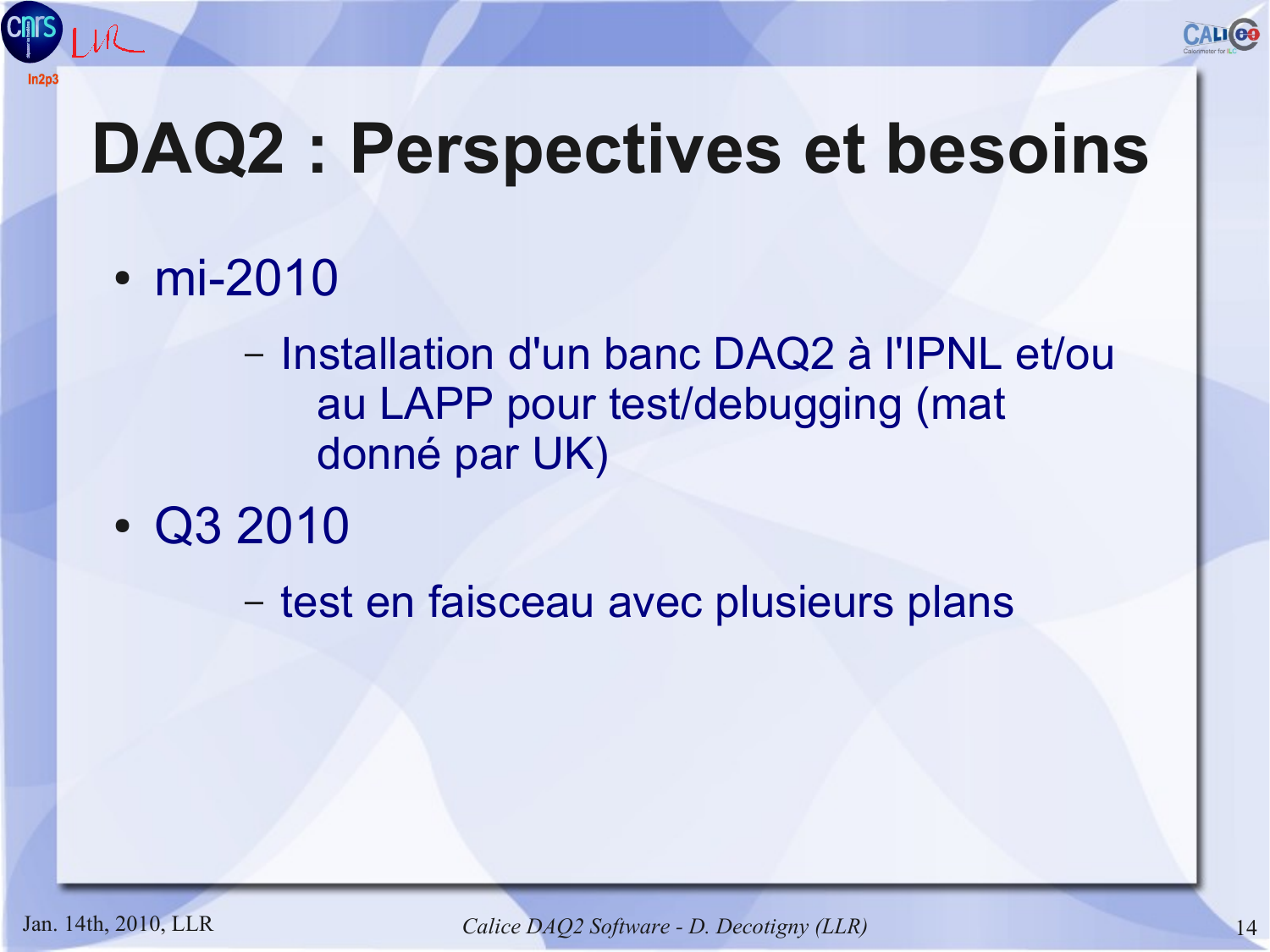

#### **Prévision des besoins**

- LLR :
	- Matériels : PC, carte ethernet optique
	- Efforts de développement :
		- Courant 2010 :
			- debug/mise au point du coeur de la chaîne avec les électroniciens
			- slow-control/read-out simple (Xdaq/Tango, EUDAQ/maison)
		- À partir de fin 2010 : **renfort manpower souhaité**
			- intégration avec ILCSoft
			- Intégration avec les autres détecteurs (testbeams combinés ; ex. Support CCC+TLU)
			- Récupération des informations de la machine
			- Récupération des caractéristiques faisceau ("Beam InterFace card" ?)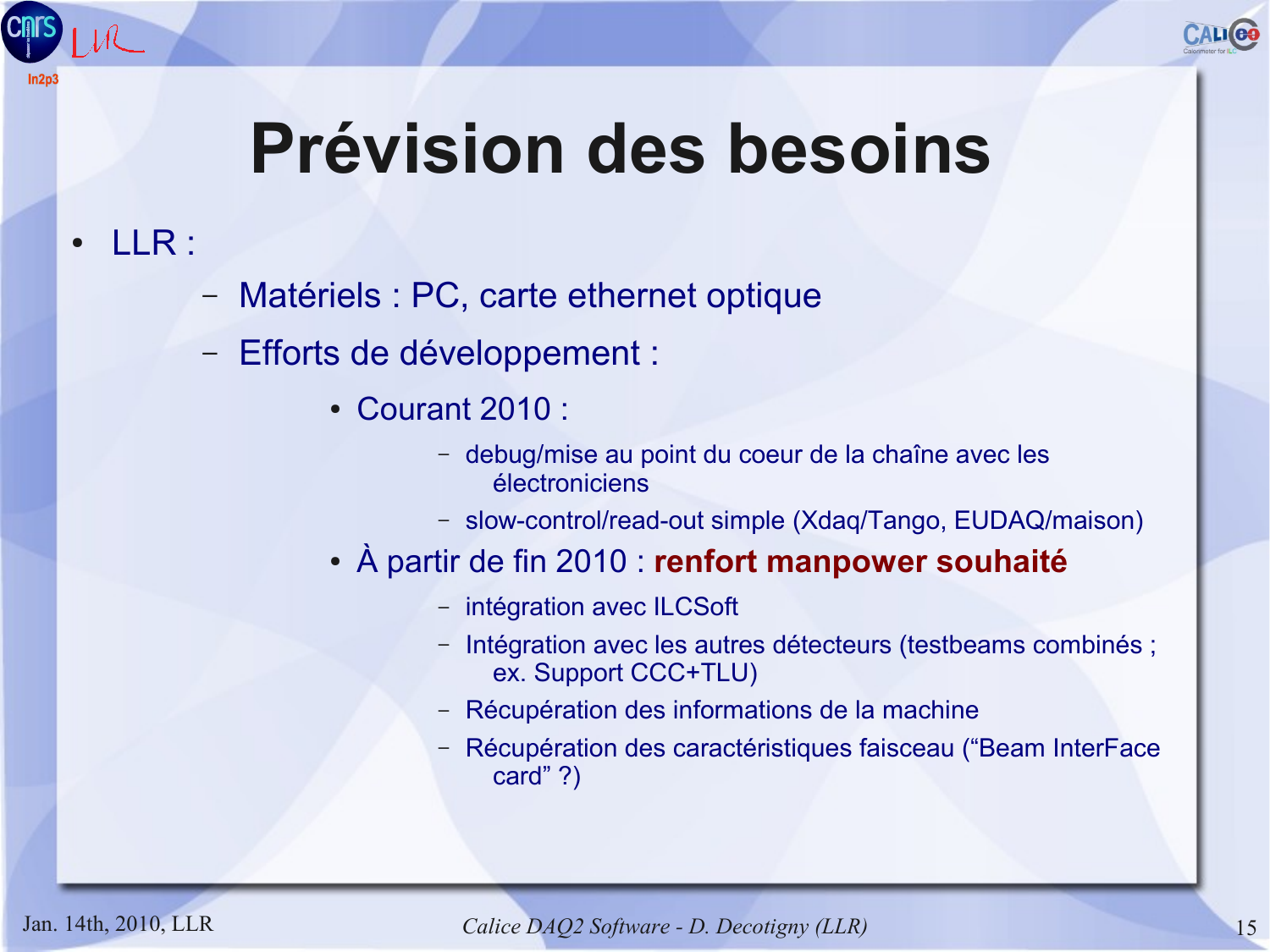

#### **Prévision des besoins**

● IPNL

**Cnr** 

 $ln2<sub>c</sub>$ 

- ??
- LAPP
	- Production des DIF (ANR)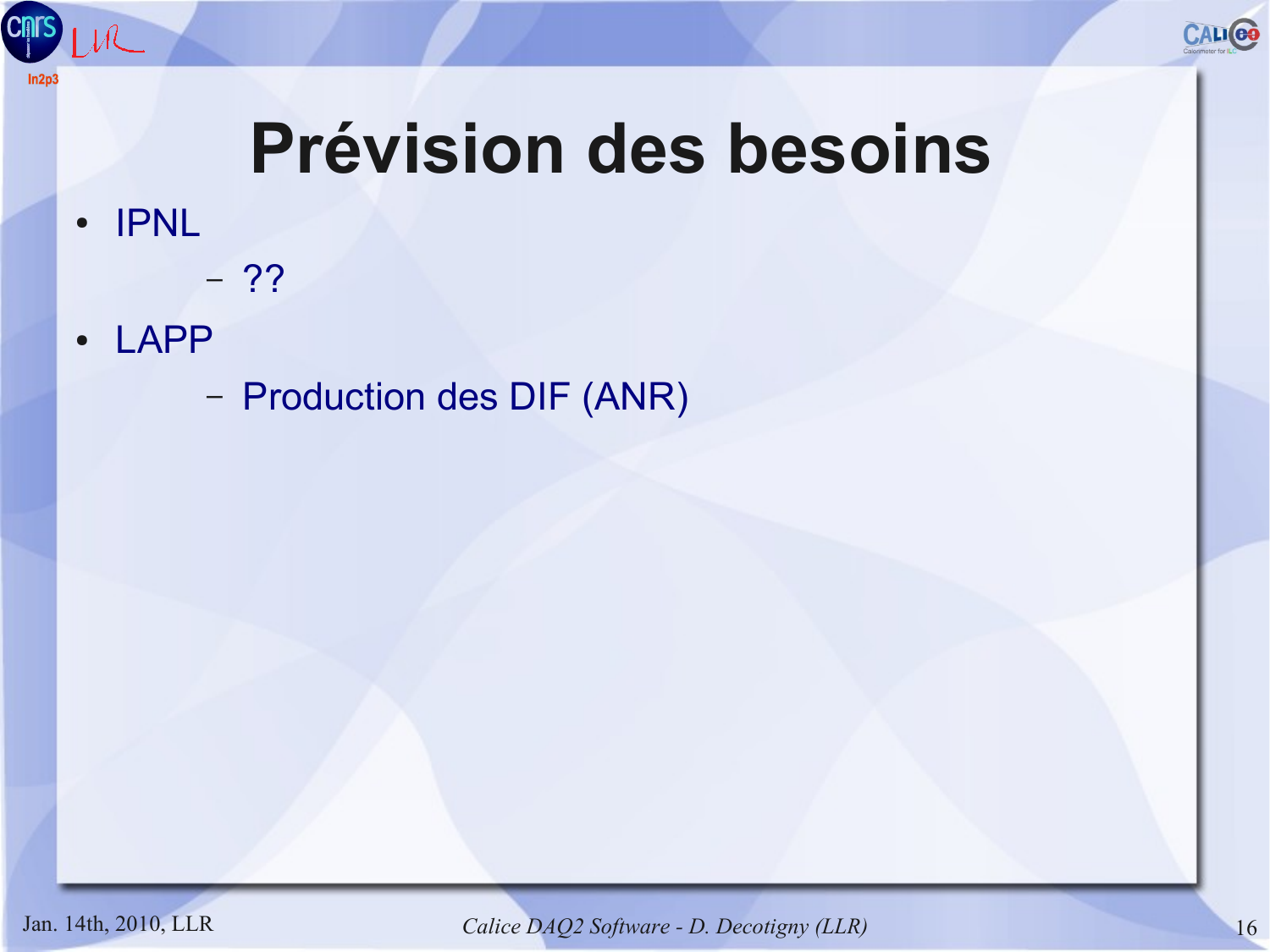



#### Bonus slides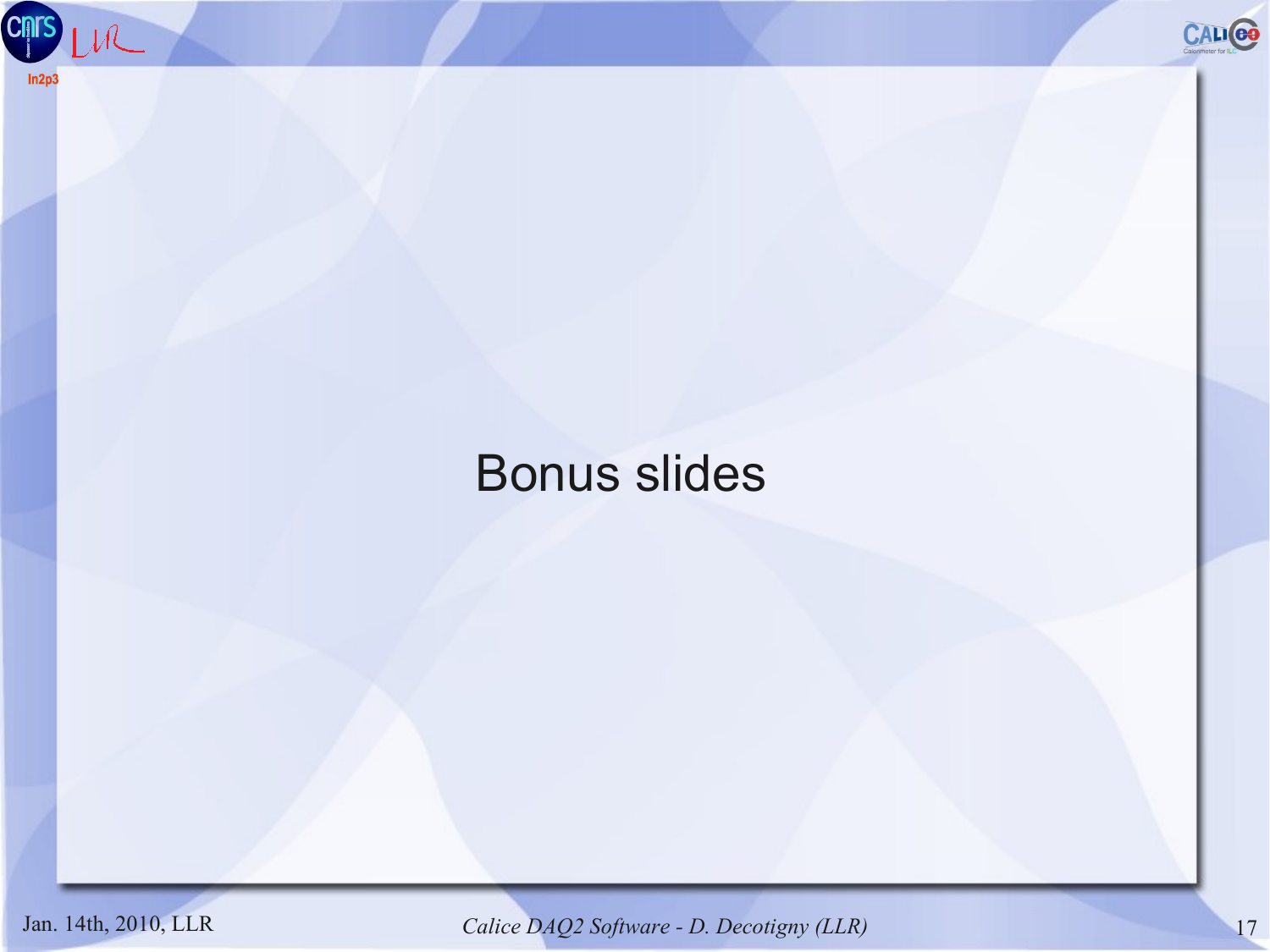

#### **Slow-control : Choix retenus**

- Embarras du choix pour les SCADA pour HEP:
	- DAQ1, Xdaq, Tango, EPICS, Labview, PVSS, MIDAS, home-made, …
- Plusieurs utilisés dans ILC
- Pour Calice:
	- Xdaq+Labview par C. Combaret à l'IPNL
	- DAQ2: Évaluation Xdaq + Tango (ESRF)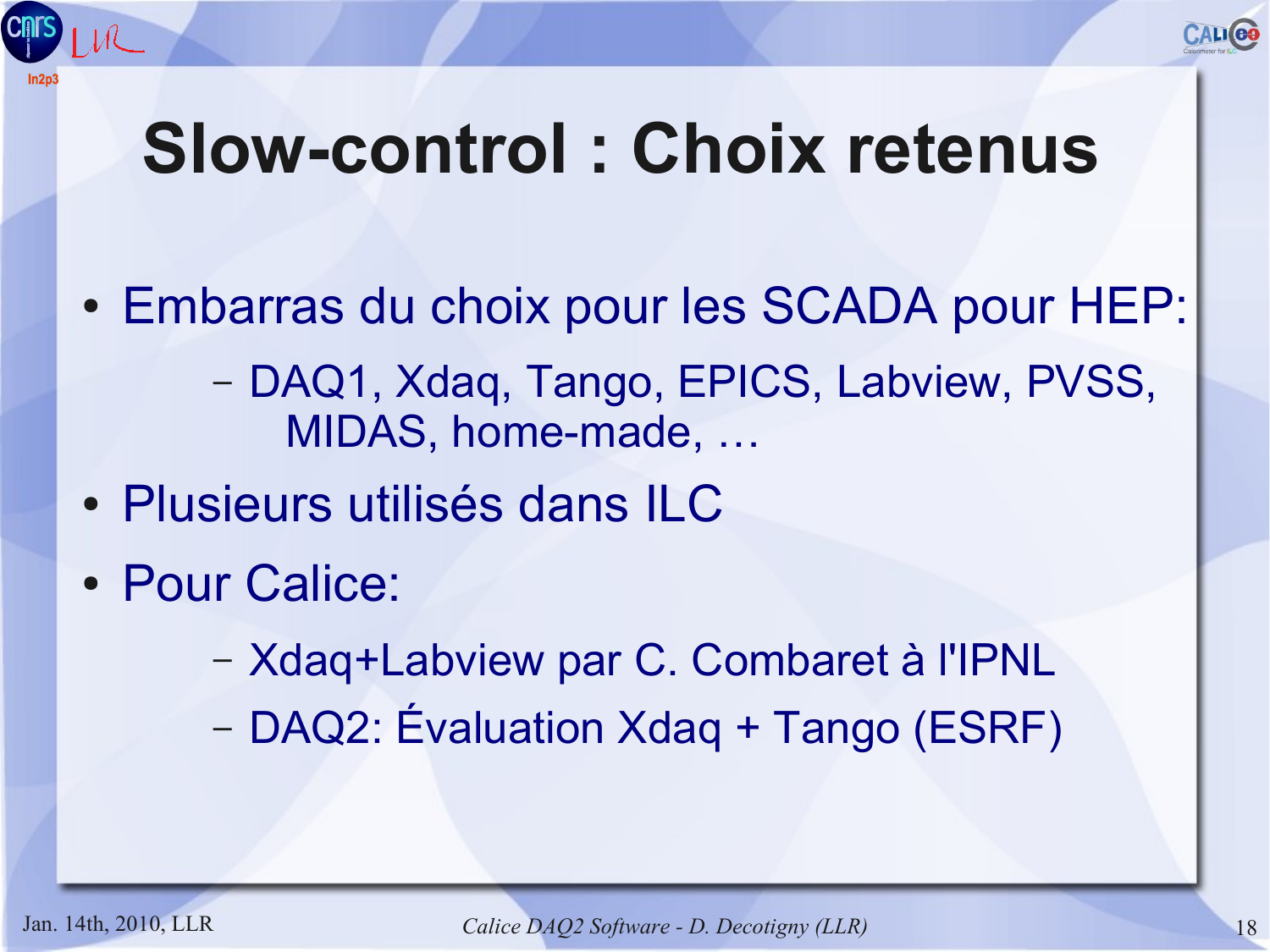## **Data-readout : choix retenus**

- Un peu moins de frameworks disponibles:
	- EUDaq, DAQ1, Xdaq, ICE, Narval, home-made (file/socketbased), …
- Plusieurs utilisés dans ILC:
	- Exemples: Xdaq, EUDaq, DAQ1, Narval, home-made
- **Pour Calice:** 
	- Xdaq par C. Combaret à l'IPNL
	- DAQ1: "simple serialization" par P. Dauncey
	- DAQ2: EUDAQ pour interfaçage avec les autres ? Ou maison
		- Tenter d'aller jusqu'à sauvegarder en LCIO (éval.)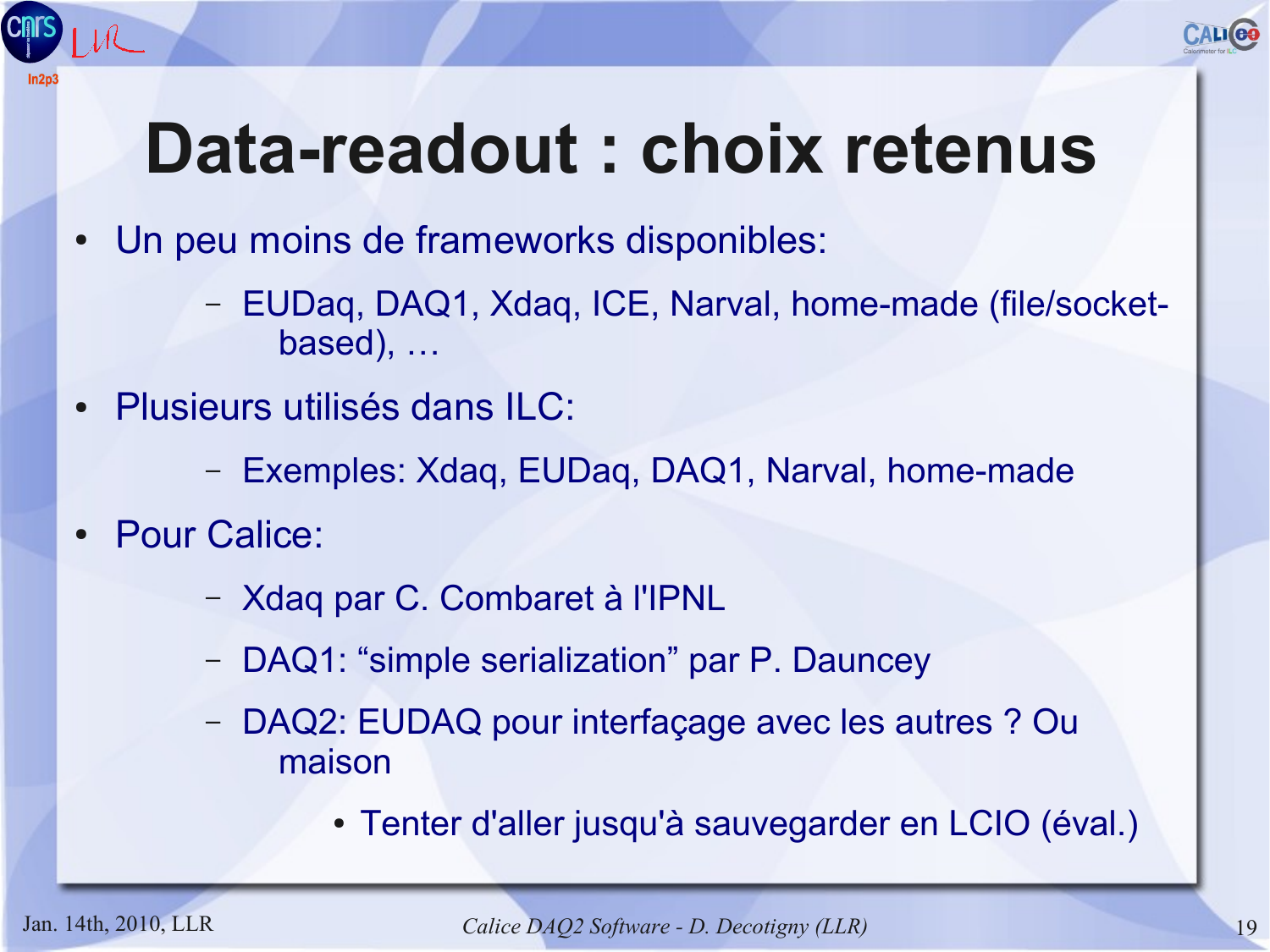

## **Prévision des besoins**

- Matériels : PC, carte ethernet optique
- Efforts de développement :
	- Courant 2010 :
		- debug/mise au point du coeur de la chaîne avec les électroniciens
		- slow-control/read-out simple (Xdaq/Tango, EUDAQ/maison)
	- À partir de fin 2010 : **renfort manpower souhaité**
		- intégration avec ILCSoft
		- Intégration avec les autres détecteurs (testbeams combinés ; ex. Support CCC+TLU)
		- Récupération des informations de la machine
		- Récupération des caractéristiques faisceau ("Beam InterFace card" ?)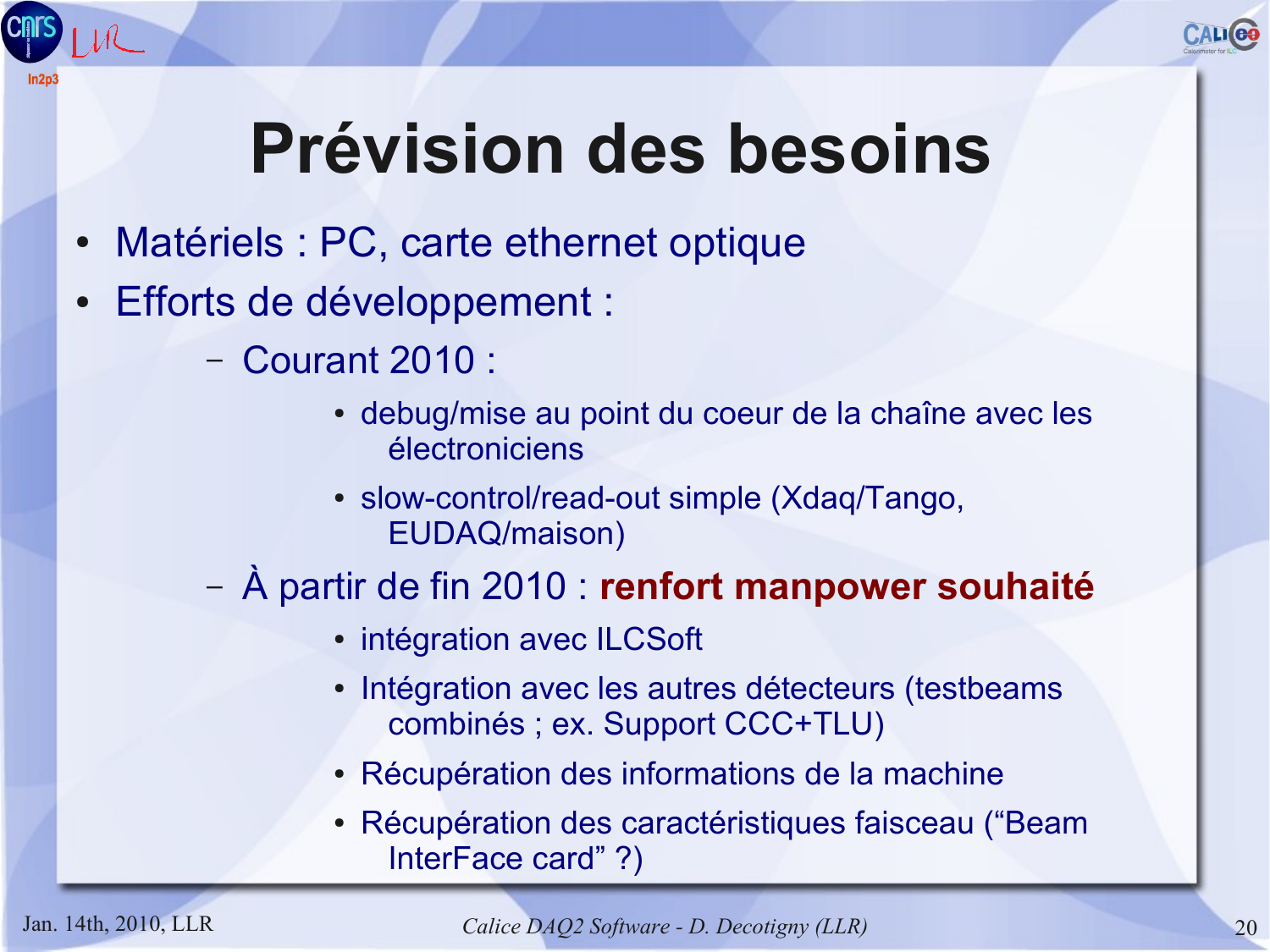

#### **Status Software**

#### • Prototype tournant sous DOOCS

- ODR kernel driver par A. Misiejuk (Manchester)
	- Capable d'enregistrer les paquets de l'ODR sur disque
- Interface CCC pour DOOCS
	- Accès registres
- Software DAQ par V. Bartsch (UCL)
	- GUIs de contrôle de ODR + CCC
	- FSM de contrôle des device servers
	- Squelette DB pour les configs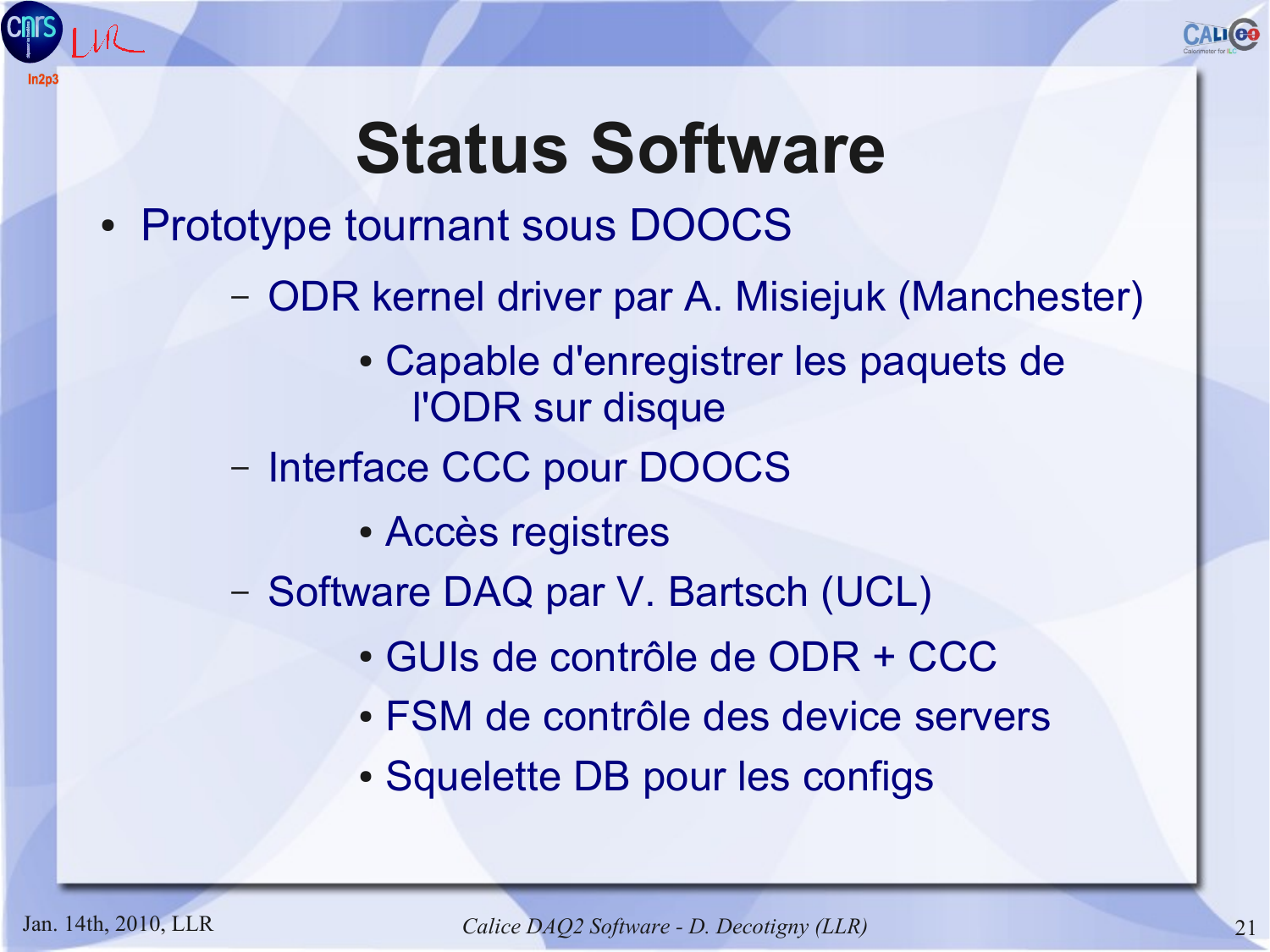# **Hardware/Firmware status**

- LDA+ODR+C&C+DAQ PC:
	- Hardware Provided to LLR by UCL/RHUL/Manchester



- Firmware developed by UCL/RHUL/Manchester
- DCC:
	- Hardware available @LLR
	- Firmware developed by F. Gastaldi
- DIF:
	- Several prototypes available @LLR
	- DIF Task Force for the firmware

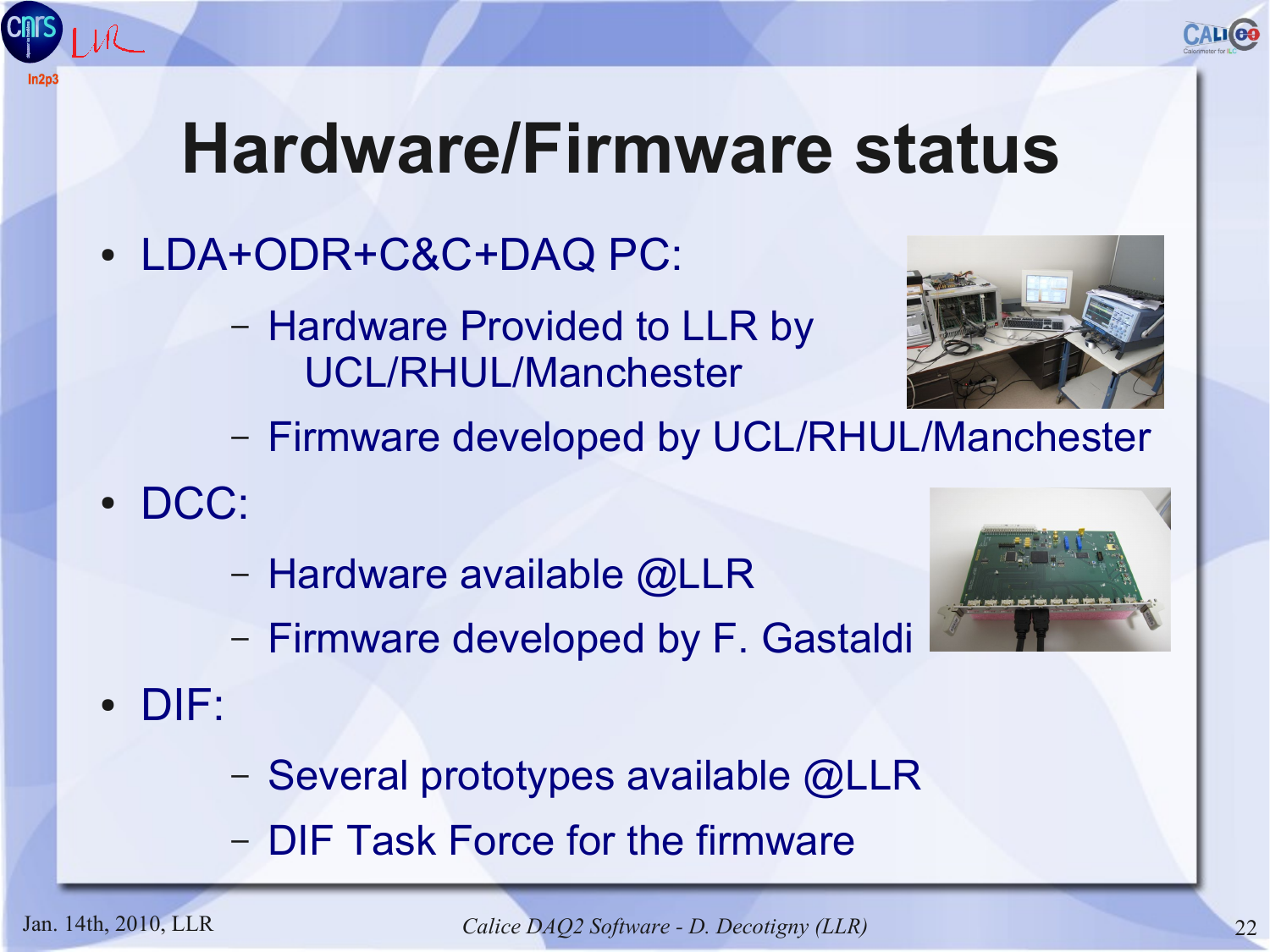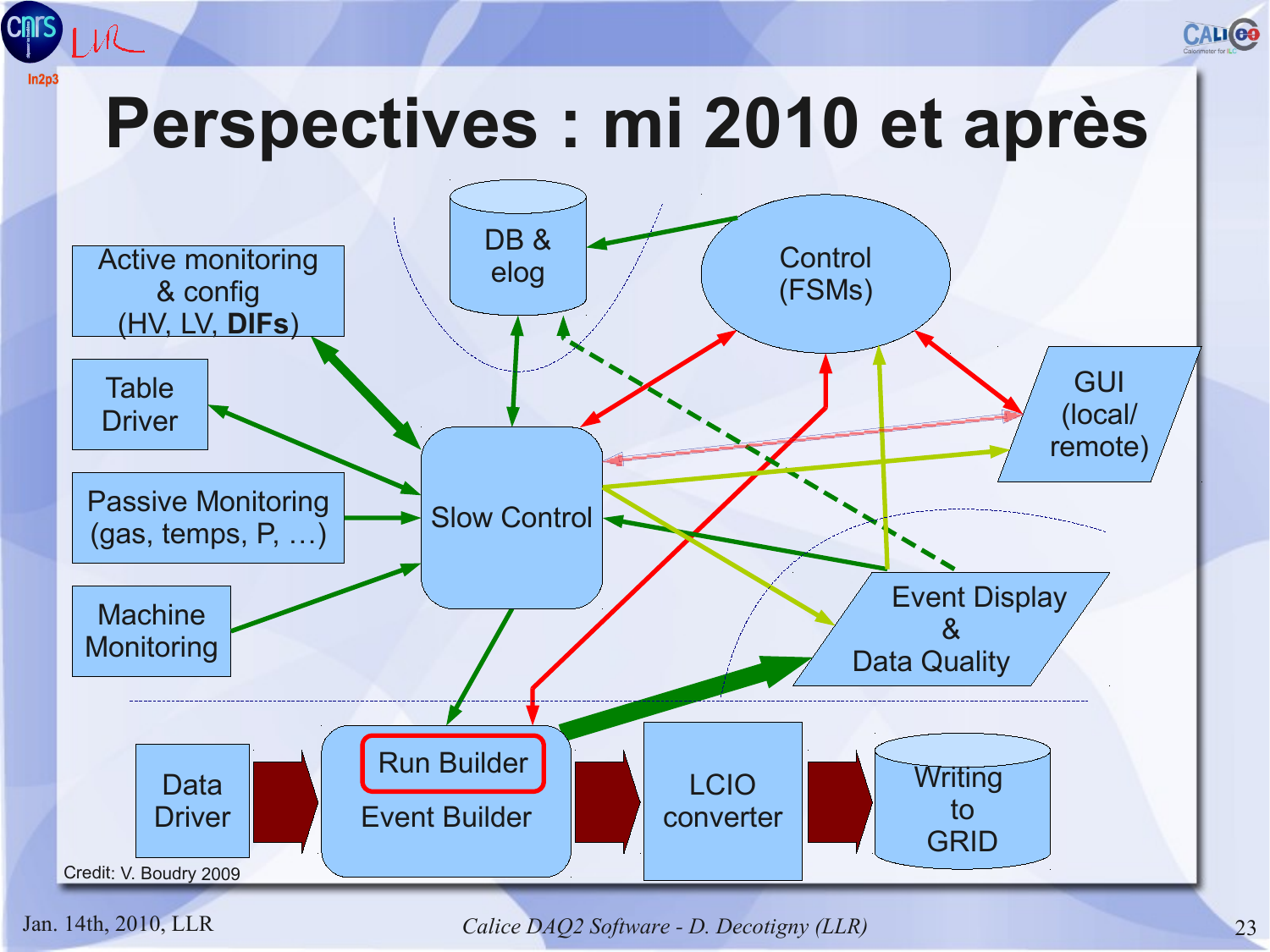

### **Slow-control/supervision Preparing for integration issues**

- (Some other) slow-control subsystems to consider, same integration problems:
	- Configuration
	- System dynamics (FSM)
	- Error handling, logging
	- Online monitorimg: rendering with ROOT ? FROG ? Other ?
	- Trending database

– ...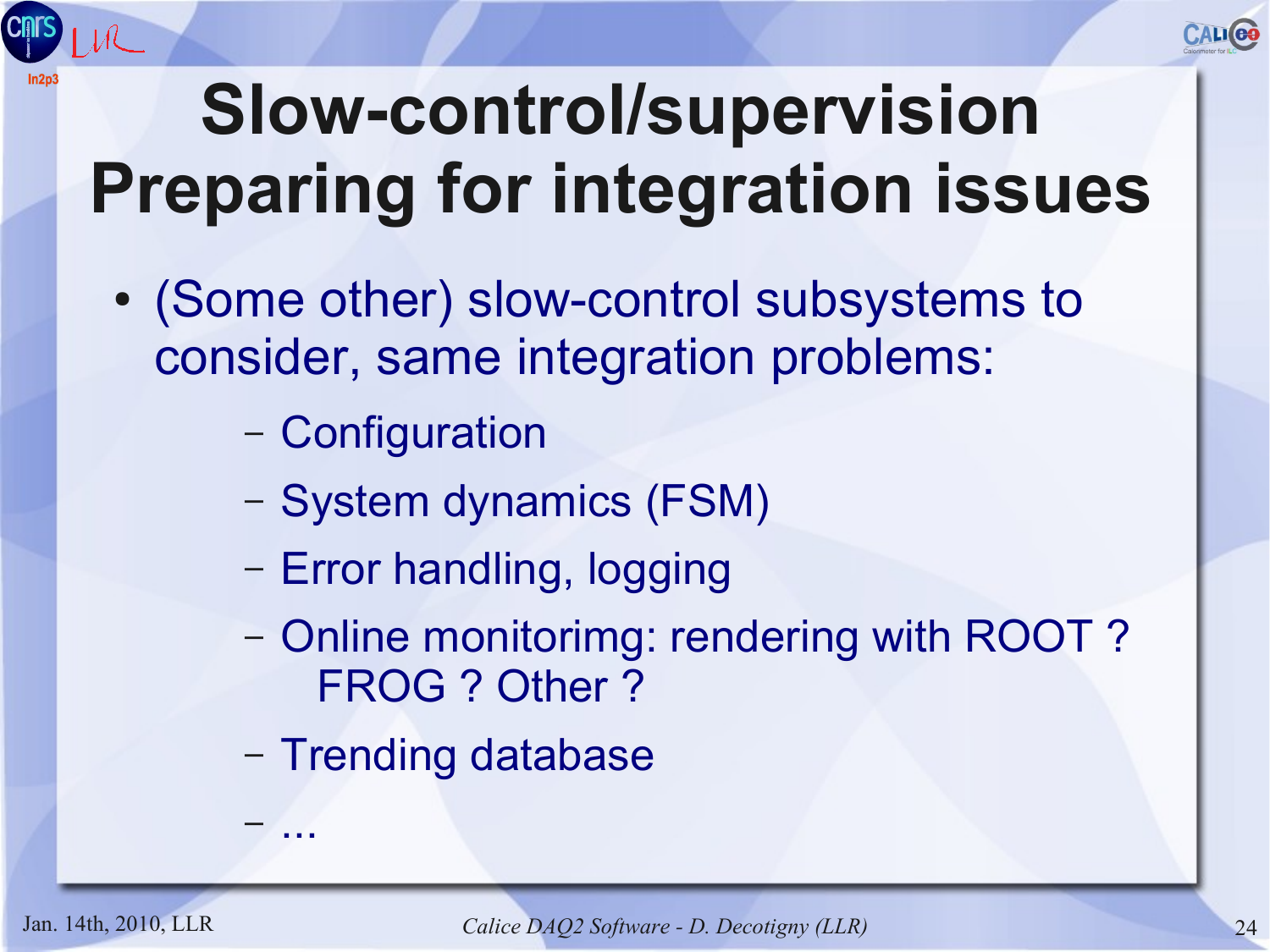



- (Some) other aspects to consider, new integration issues:
	- Correctly identify readout data coming from different subdetectors as belonging to the same physical event
		- Uniquely identify each trigger ? Specialized hardware (TLU/CCC ?)
		- P. Dauncey: order the readout phases...
			- Need to evaluate this solution for networkoriented DAQ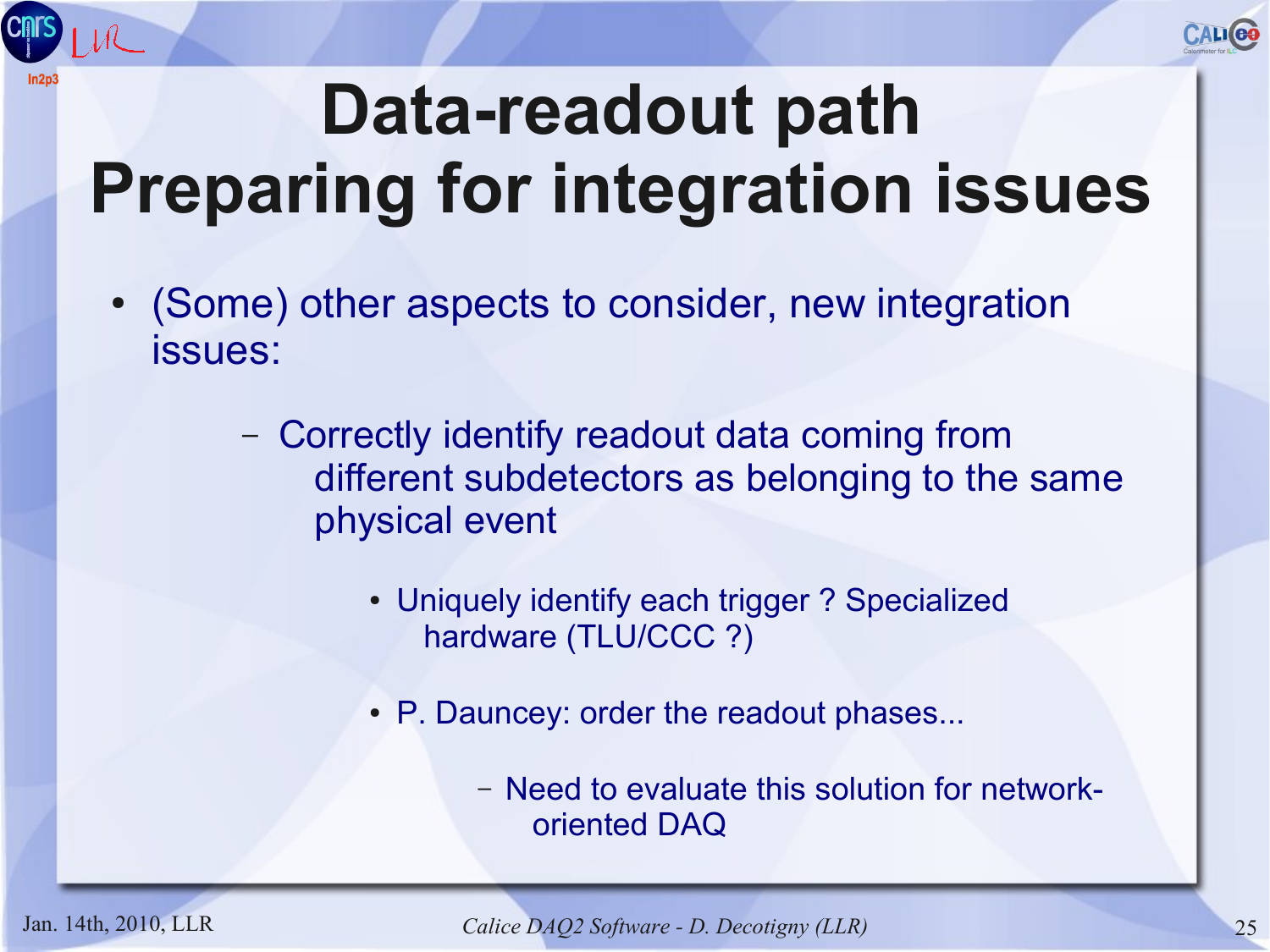

### **Data-readout path Preparing for integration issues**

- (Some) other aspects to consider, new integration issues (ctd.):
	- Data volumes: single machine able to store ?
		- Specific hardware needed?
		- "Intelligent" load-balancing switches to transfer data to PC clusters ?
		- Zero-suppression, selective readout, on-thewire lossless compression ? Other ?
		- ➔ Not really a concern for Calice... how about the other subdetectors ?
	- Storage data format ?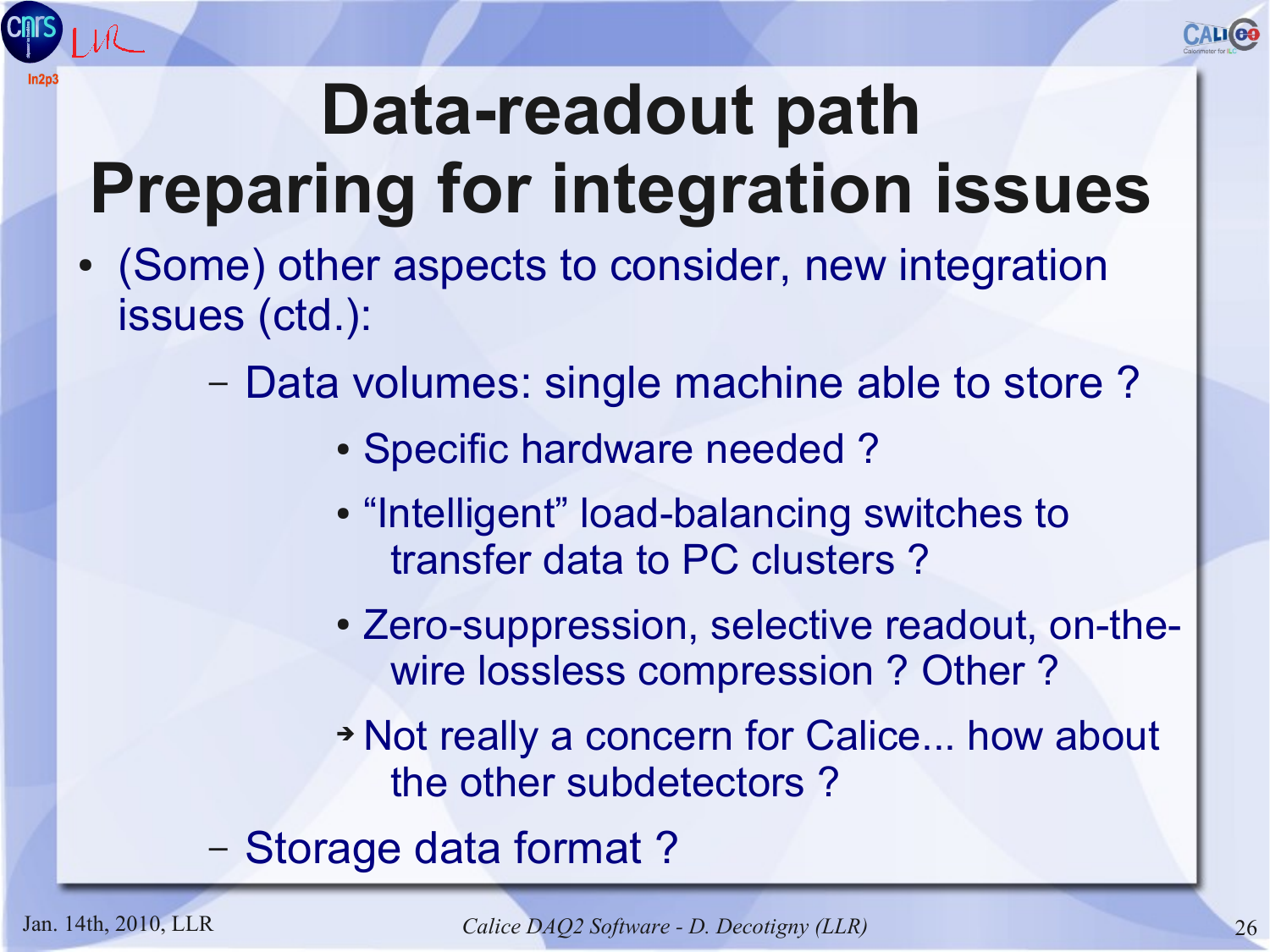

#### **Monitoring the beam**

- ➔ To determine the accurate actual characteristics of the beam
- Usually: readout of Scintillators, Cerenkov, MWPC, fiber hodoscopes, etc. specific and/or supported by the hosting testbeam facility
	- Need to adapt the setup for each testbeam location
- "Beam Interface Card" (BIF): common hardware to monitor the beam
	- Proposals by V. Boudry, R. Cornat, F. Gastaldi (LLR) and J. Prast (LAPP)
	- Hardware card + associated driver software
		- Compatible with the ILC acquisition modes
			- Including auto-triggered: would allow to have an accurate insight into the beam characteristics for each recorded event
		- Readout of a wide range of signals used by the devices above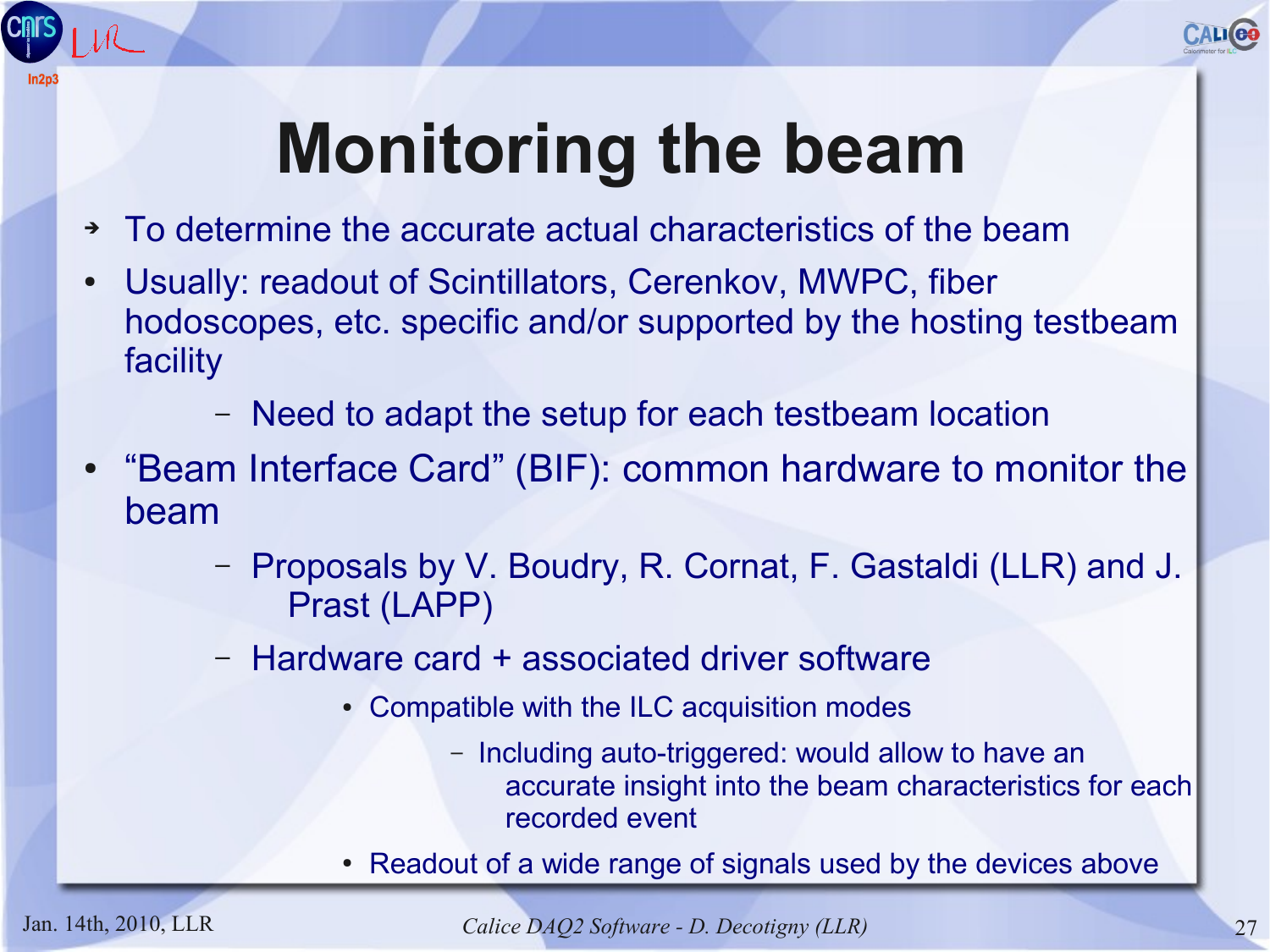

## **A BIF proposal**

- A ROC-based solution:
	- 1 or 2 ROC receive the external signals and store them
	- Pros/cons:
		- ROC Number of channels seem large enough (eg. 10) scint, 16 C PM, 8 MWPC)
		- SPIROC stores time+amplitude: needed for MWPC
		- Memory size might be too short for DHCAL
			- use 1 HR for digital signals (Scint, C PM), 1 SPIROC for MWPC ?
		- Trigger logic provided by the outside world
	- Readout by a standard DIF
	- More demanding in hardware design manpower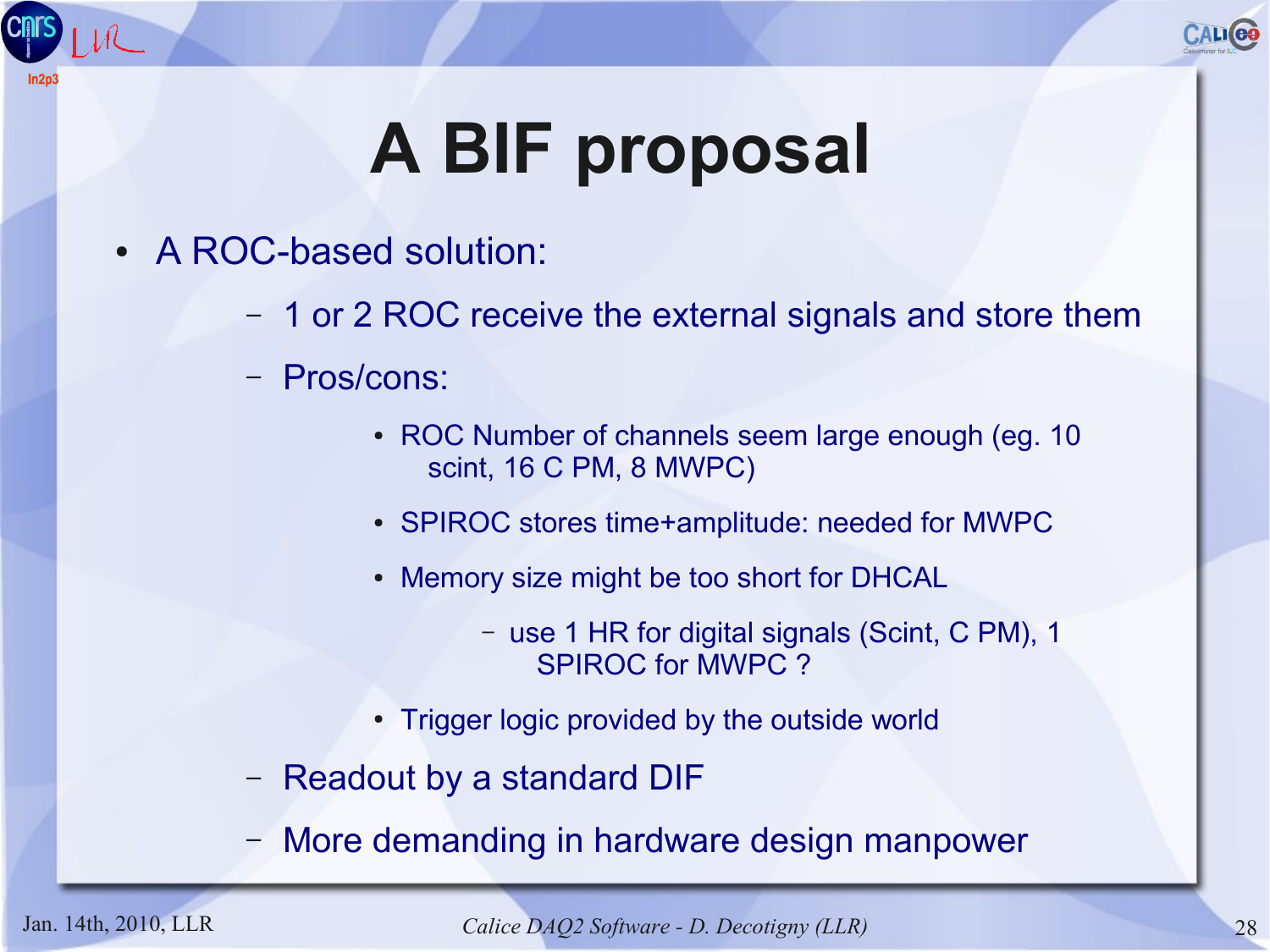

## **Another BIF proposal**

- A DIF-based solution
	- Adapter board + modified DIF
		- Existing hardware, FPGA-based
	- Pros/cons:
		- $\cdot$  Cheap+simple adaptation board ( $\sim$ connectors)
		- Large memory needed onboard FPGAs
		- No amplitude recording
		- "Easily" reconfigurable trigger logic

– More demanding in VHDL manpower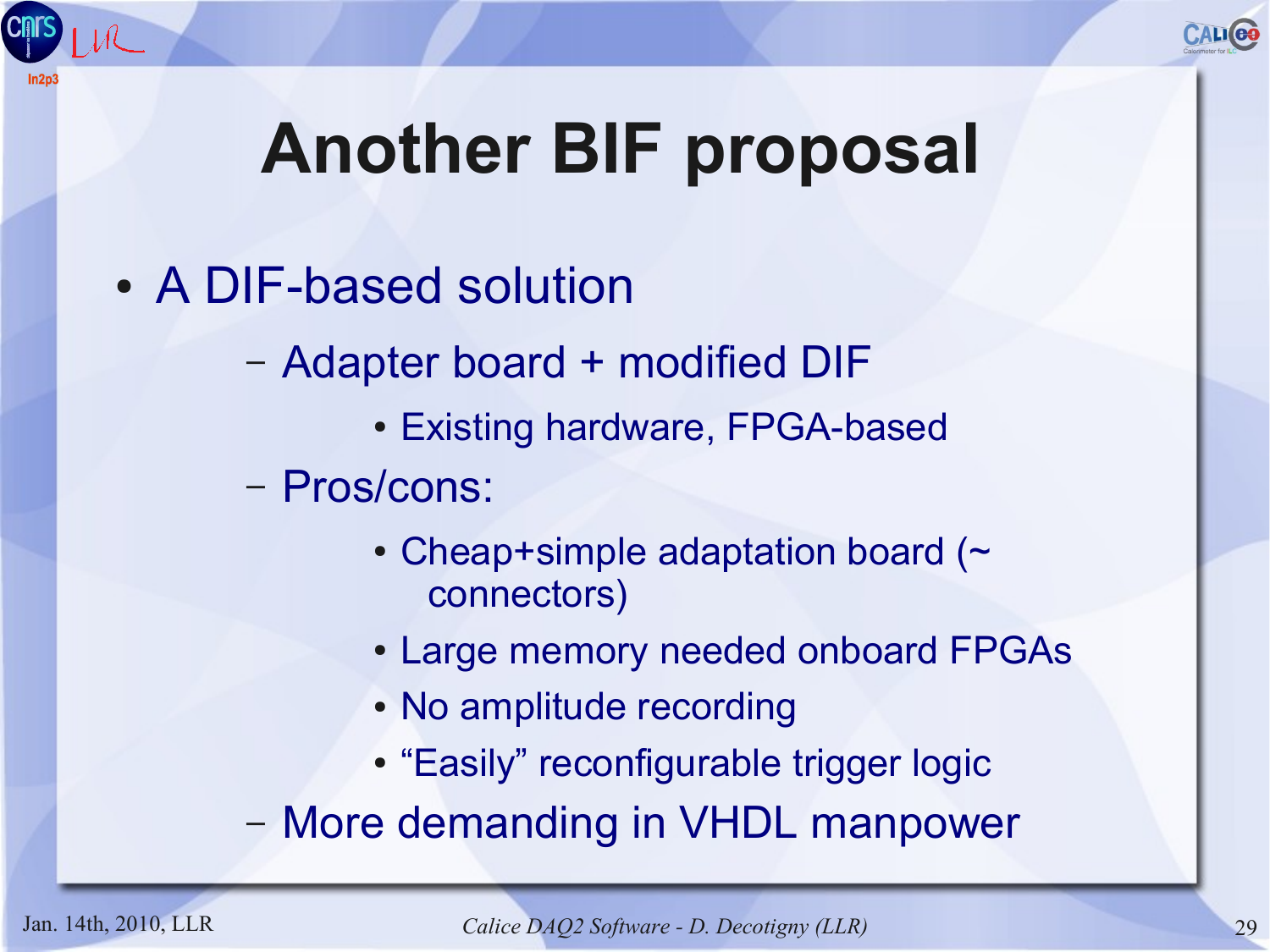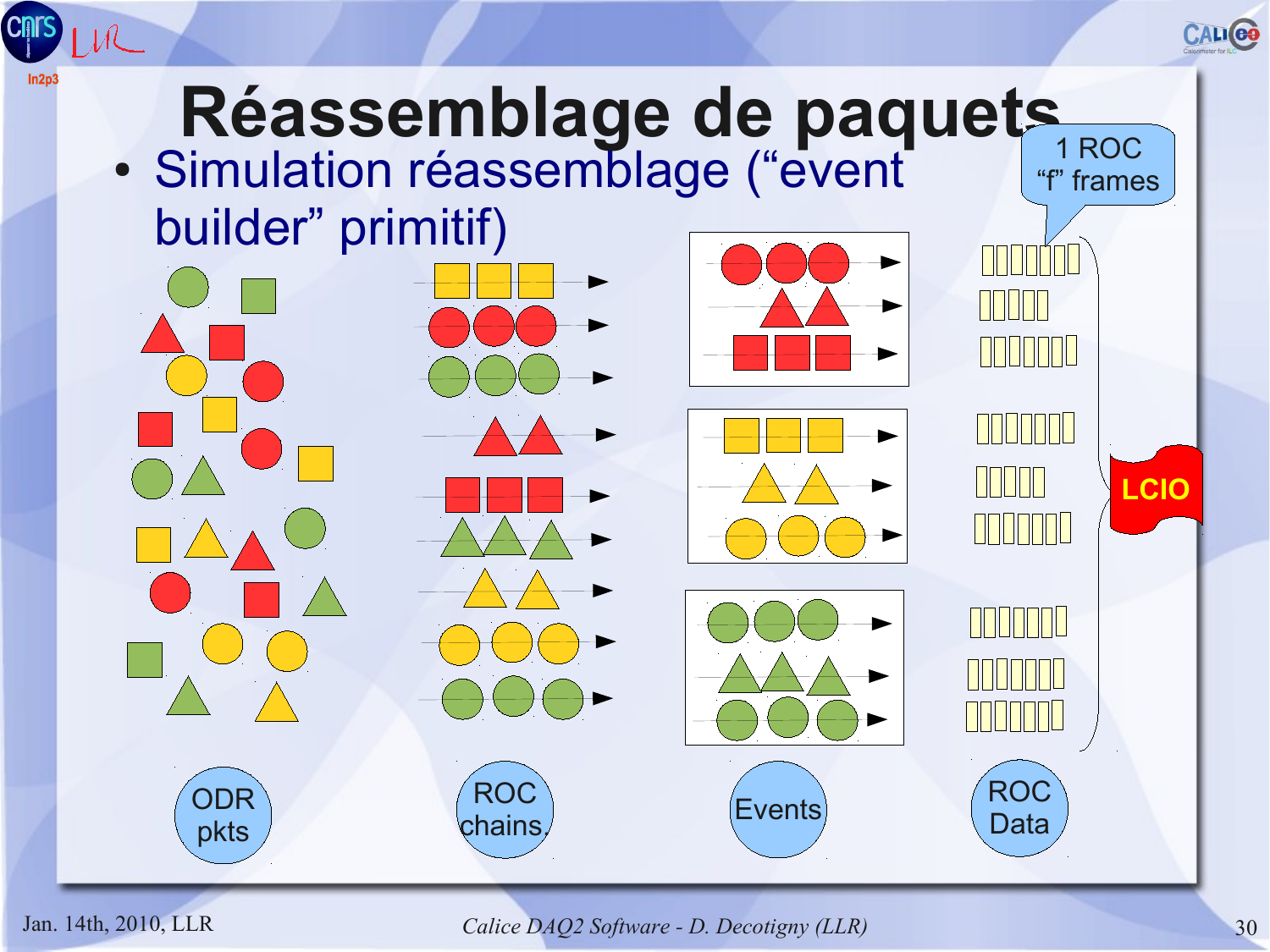# **Interfacing with the machine Monitoring the environment**

- ➔ To get get knowledge about:
	- beam energy & particle type (←→ magnets current & upstream collimators position)
	- beam intensity ("counting devices")
	- final collimators position
	- beam profile (monitoring chambers histograms)
	- Cherenkov pressure
	- and others: existing environmental measures (P, t, humidity), ...
- Have a common API for all the machines?
- All this with fast access  $($
- ➔ An open question ?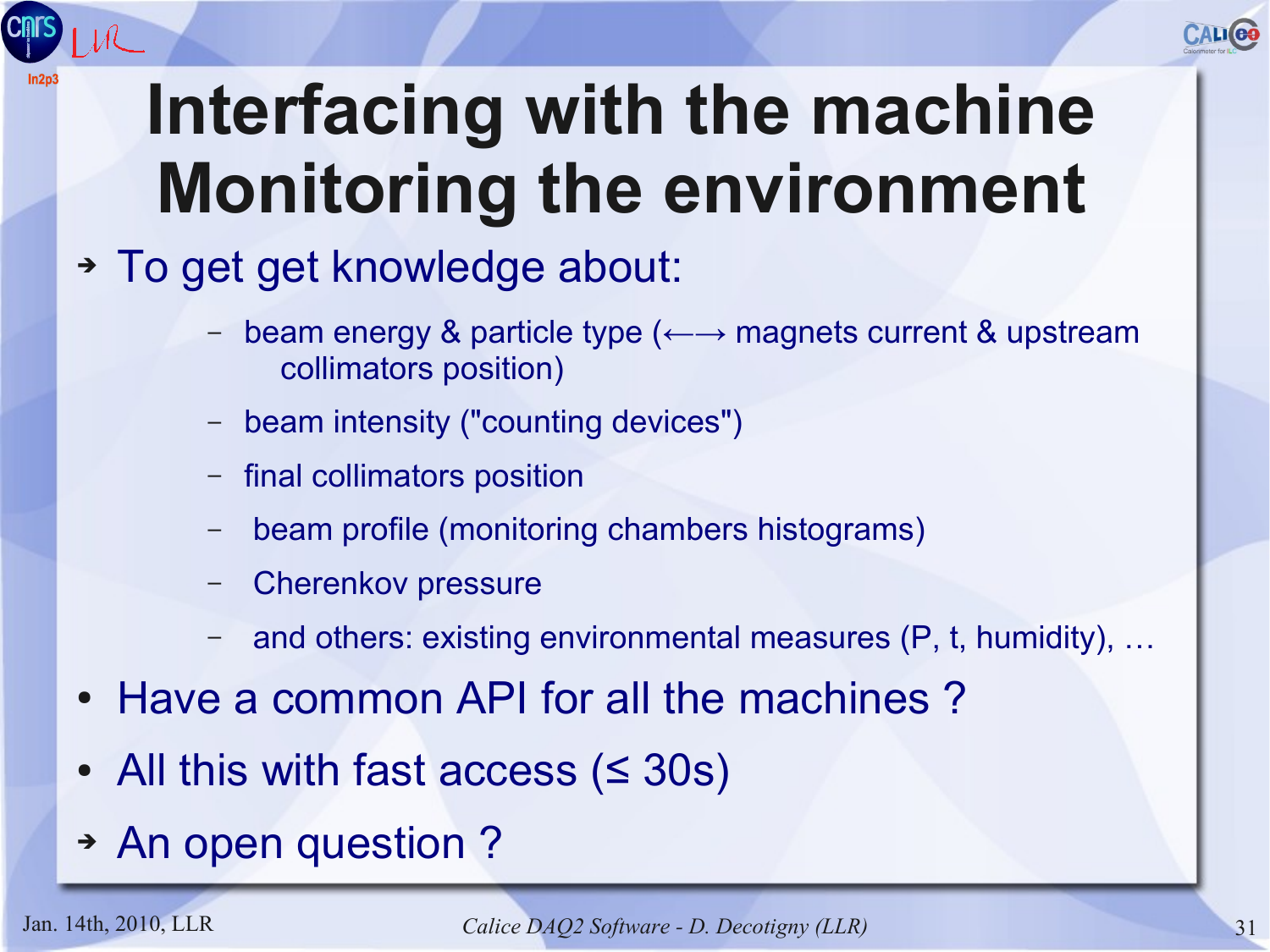## **DAQ Framework: Tango ?**

- <http://www.tango-controls.org/>
- Used by many synchrotron exp. (ESRF, DESY, Soleil…)
- But: the base is NOT synchrotron-specific
- Generic DAQ distributed system (slow-control)
	- Distributed configuration stored in DB
	- Service interaction through an ORB (~ RPC bus)
- Nothing really technically original, but more modern, nicer, more mature, less DESY-centric than Doocs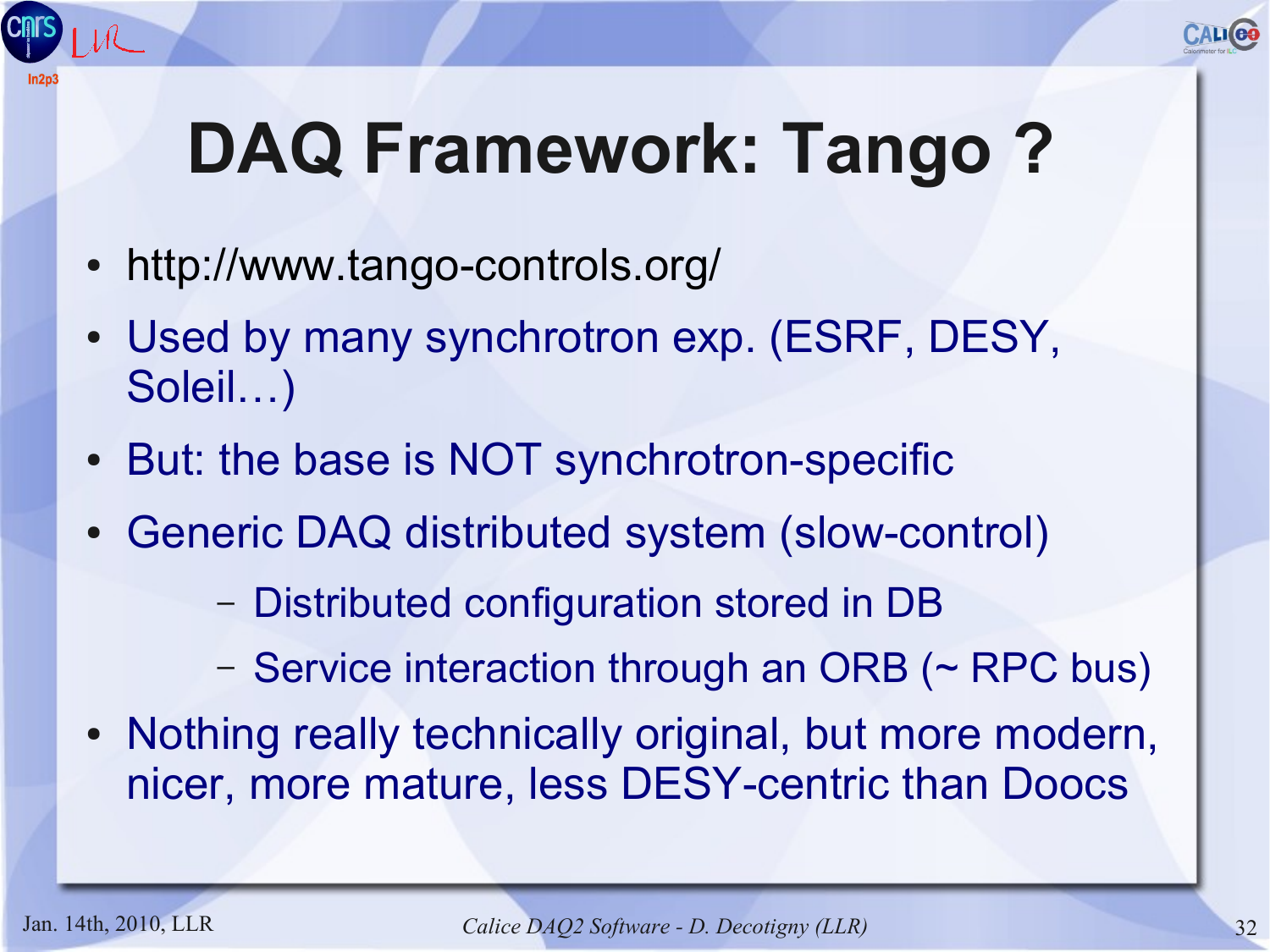

## **DAQ Framework: Tango ?**

#### • The things that made me enthusiastic:

- A real 3<sup><sup>d</sup>-party blob: we are <u>users</u> of the</sup> framework, we don't go *inside* the framework
- Simple generic & composable message data types between services
- Reasonably language-agnostic: C++, java, python
- Can use jddd (Doocs GUI builder)
- Management can be achieved via GUIs
- A fast "device server design" approach (GUI code-generator)